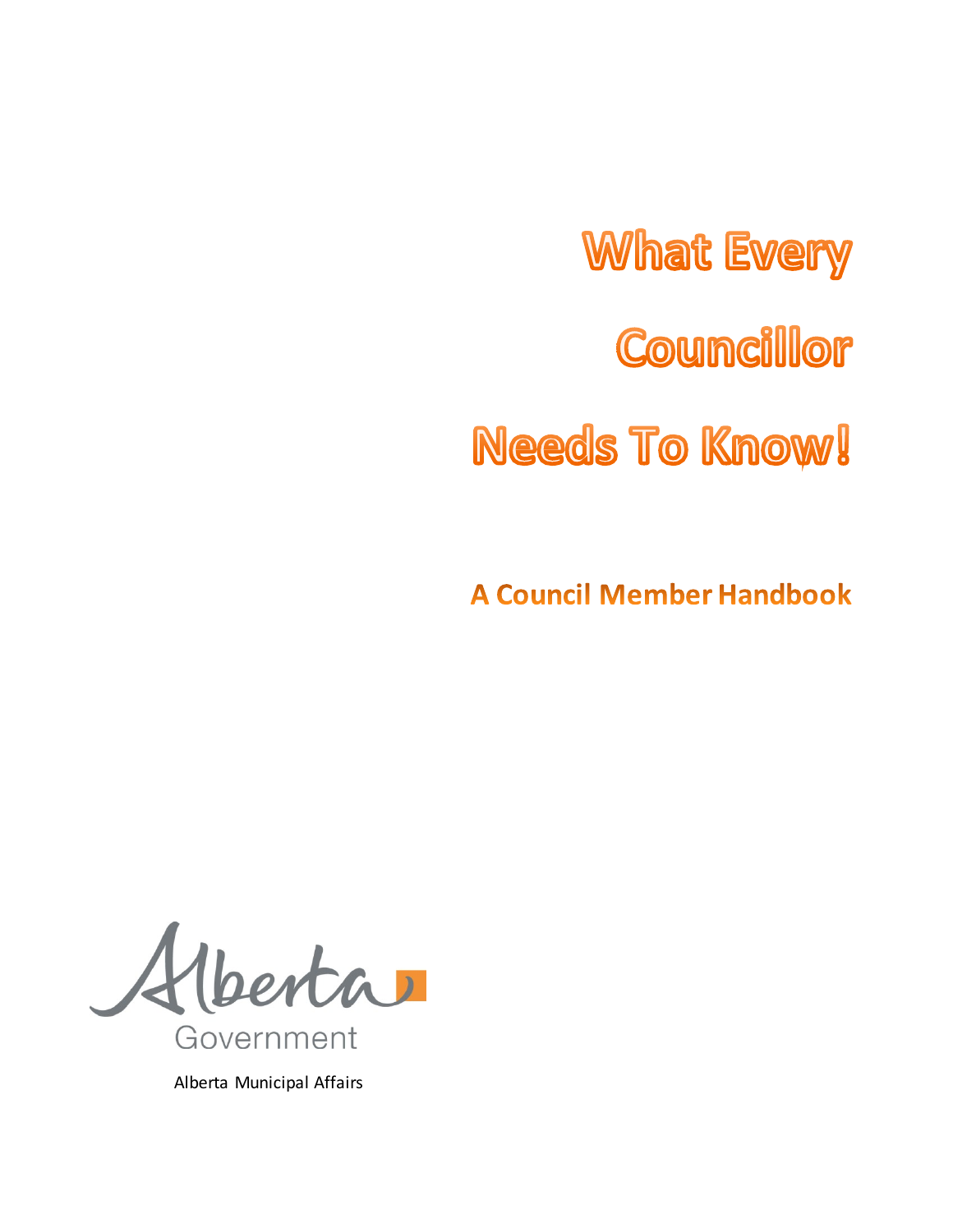**Municipal Capacity Building, Municipal Capacity and Sustainability Branch**  What Every Councillor Needs To Know! A Council Member Handbook **Alberta Municipal Affairs ©2017 Government of Alberta www.municipalaffairs.alberta.ca ISBN 978-1-4601-3632-4 (PDF)** 

*The contents of this publication are intended to provide general information. Readers should not rely on the contents herein to the exclusion of independent legal advice.*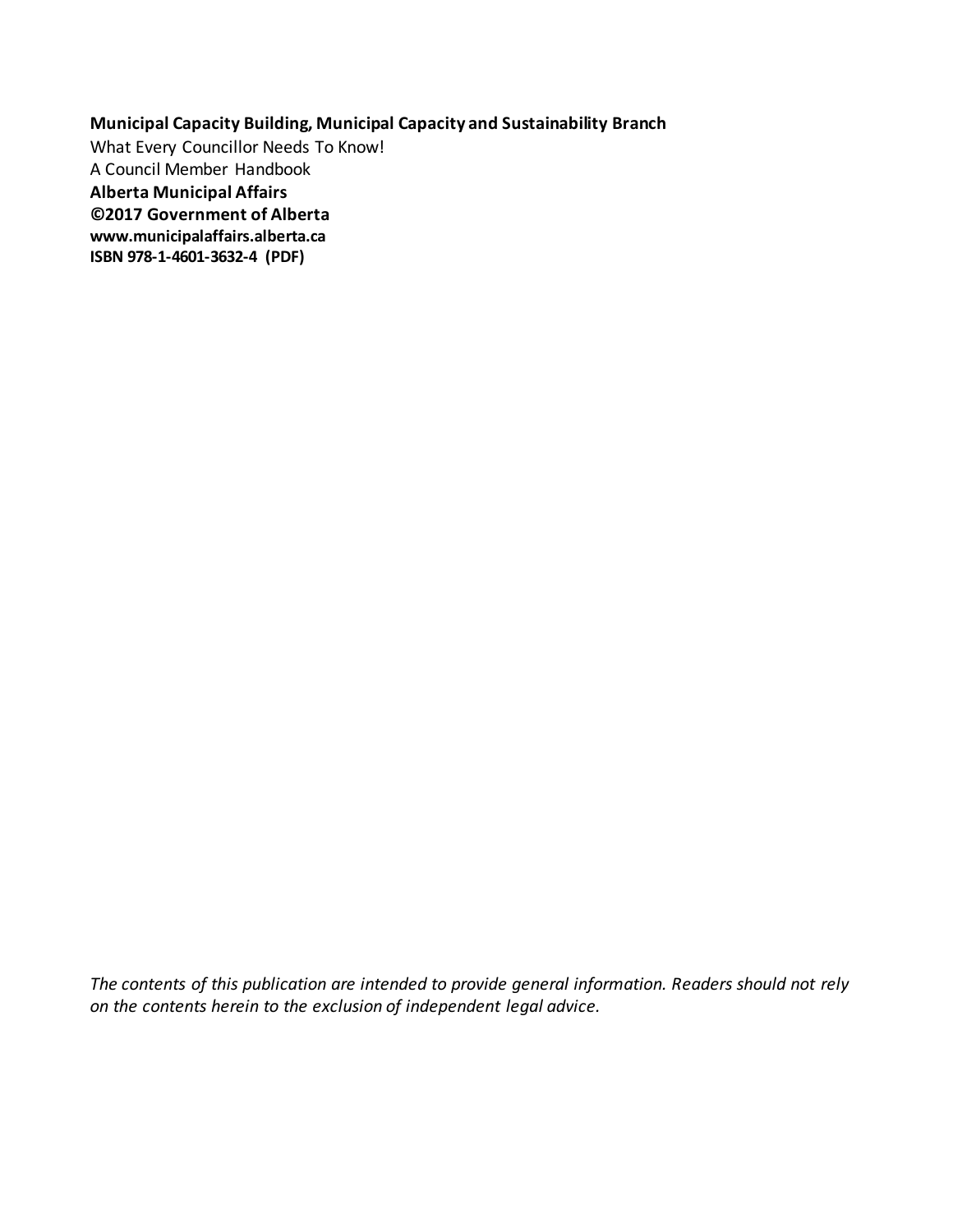# **Table of Contents**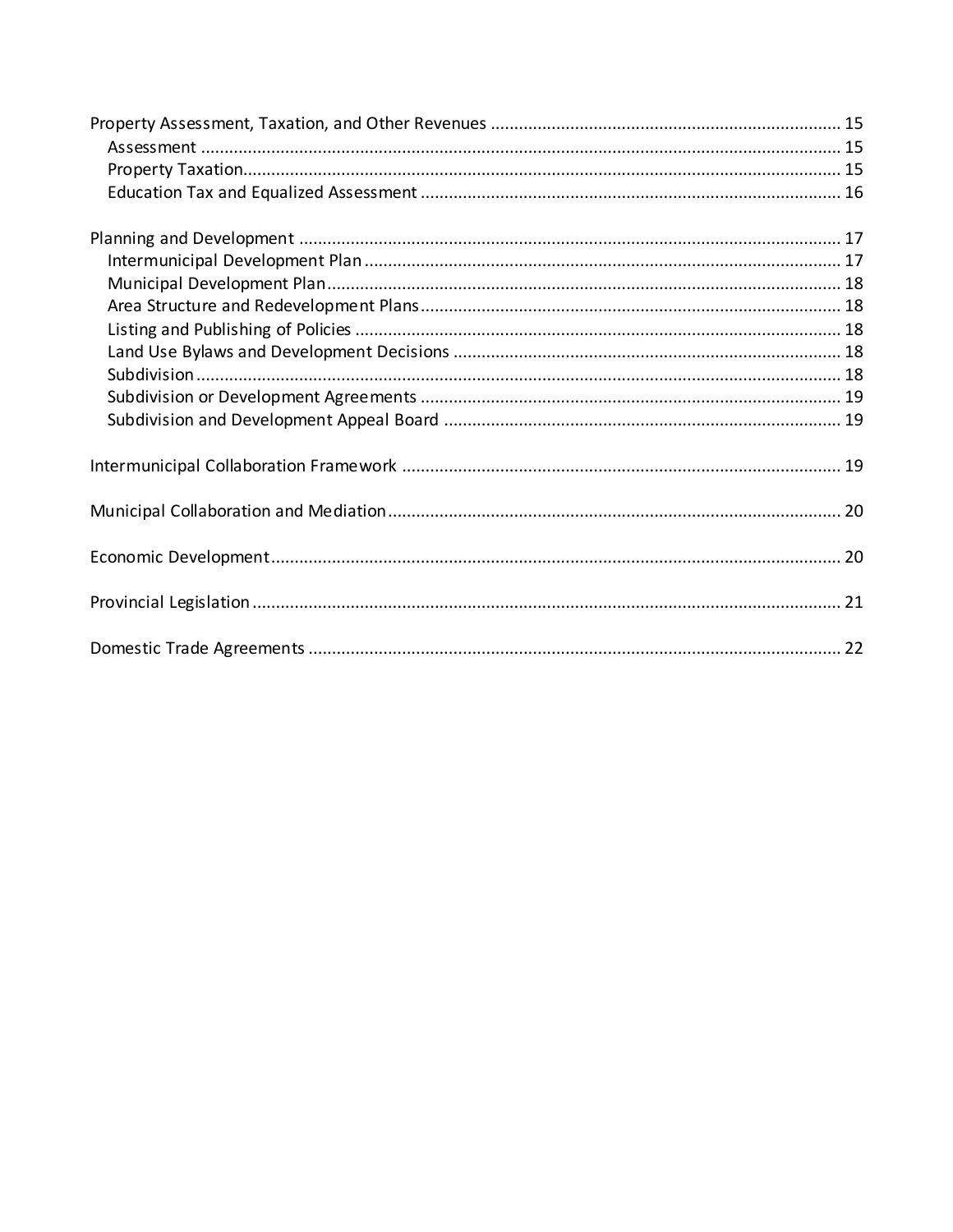### <span id="page-4-0"></span>*Introduction*

Congratulations! The electors of your municipality have put their trust in you to make decisions that are in their best interest. Elected office is one of the highest orders of public service. It offers the opportunity to significantly influence the quality of life in your community.

This booklet presents an overview of your responsibilities as a municipal councillor and is intended to help you to understand the powers and duties of a municipal council as a whole and you as an individual councillor. It also provides the context of the Chief Administrative Officer's (CAO) role in the municipality and helps you to understand how vital this relationship is.

The *Municipal Government Act (MGA)* provides the basic legislative framework for Alberta's municipalities. Council members must also grasp and comply with federal and provincial legislation and regulations affecting municipalities. In Alberta, cities, towns, villages, summer villages, municipal districts, specialized municipalities and improvement districts constitute municipalities. Councils have numerous powers, duties and responsibilities. You will benefit from your time on council as you meet new people and develop a greater understanding of the local government process and its role in your community. Your community will benefit from your leadership, vision, and service. Best wishes for your success, and for the success of your community.

**This guide is an information summary only and has no legislative sanction. For certainty, refer to the** *Municipal Government Act,* **copies of which are available for purchase from Alberta Queen's Printer Bookstore. It is recommended that municipalities obtain legal advice for interpretation.**

Note: Proposed amendments to the MGA that have not been proclaimed as of (publication date) are not reflected in this document. Additionally, as part of the *Municipal Government Act (MGA)* Review process, all MGA regulations related to property assessment and planning and development were reviewed to support the proposed amendments. The review has resulted in updates to a number of existing regulations and creation of new ones. To view and provide comments on these regulations, visi[t http://mgareview.alberta.ca/get-involved/regulations-review/.](http://mgareview.alberta.ca/get-involved/regulations-review/)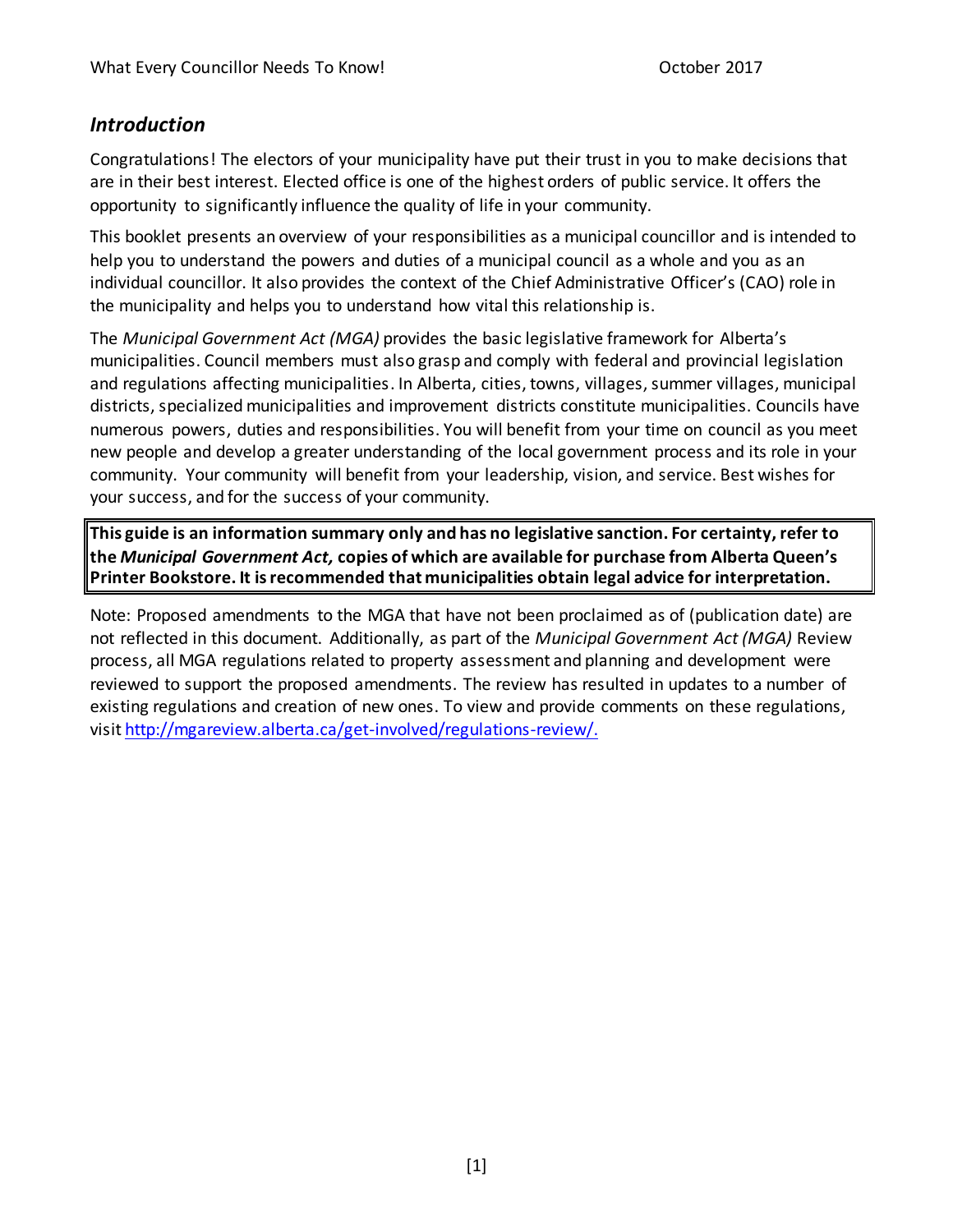## <span id="page-5-0"></span>*Things to know!*

### <span id="page-5-1"></span>**Oath of Office [s. 156]**

Before taking part in your first council meeting or performing any councillor duty, you will be required to make and subscribe to the official oath of office. By taking the oath, you swear or promise that you will diligently, faithfully, and to the best of your ability, fulfill the duties of the office to which you have been elected.

#### <span id="page-5-2"></span>**Your role**

Council is the governing body of the municipal corporation. As a councillor, you will exercise the powers of the municipality through decisions passed by bylaw or resolution at a public meeting and define the policies and direction that your municipal administration will put into action.

Every councillor must understand the municipal purposes in section 3.

The purposes of a municipality are

- a) to provide good government, a.1) to foster the well-being of the environment,
- b) to provide services, facilities or other things that, in the opinion of council, are necessary or desirable for all or a part of the municipality,
- c) to develop and maintain safe and viable communities.
- d) to work collaboratively with neighbouring municipalities to plan, deliver and fund intermunicipal services.

The MGA also provides municipal government with natural person powers for the purpose of exercising their authority. Natural person powers give municipality's similar flexibility to that of individuals and corporations in managing their organizational and administrative affairs. These powers may help a municipality – without the need for more specific legislative authority – enter into agreements or acquire land and equipment. For example, if a municipality has authority to establish a public transit system, it may use natural person powers to contract services and purchase buses. It is important to be aware that natural person powers are limited by legislation.

Council's principal role in the municipal organization:

A council is responsible for [s. 201(1)]

- a) Developing and evaluating the policies and programs of the municipality; Council's primary role is to ensure that services are provided to citizens and property owners. This involves establishing policies about what programs and services are to be delivered, the level at which they are delivered, and the budgetary requirements. Council evaluates the policies and programs through information obtained from the CAO and feedback from the citizens.
- b) Carrying out the powers, duties and functions expressly given to council under the Act or any other legislation.

Council is responsible for ensuring that the municipality acts within its enabling legislation. A municipality can be taken to court by any person if it is perceived to be acting outside its legal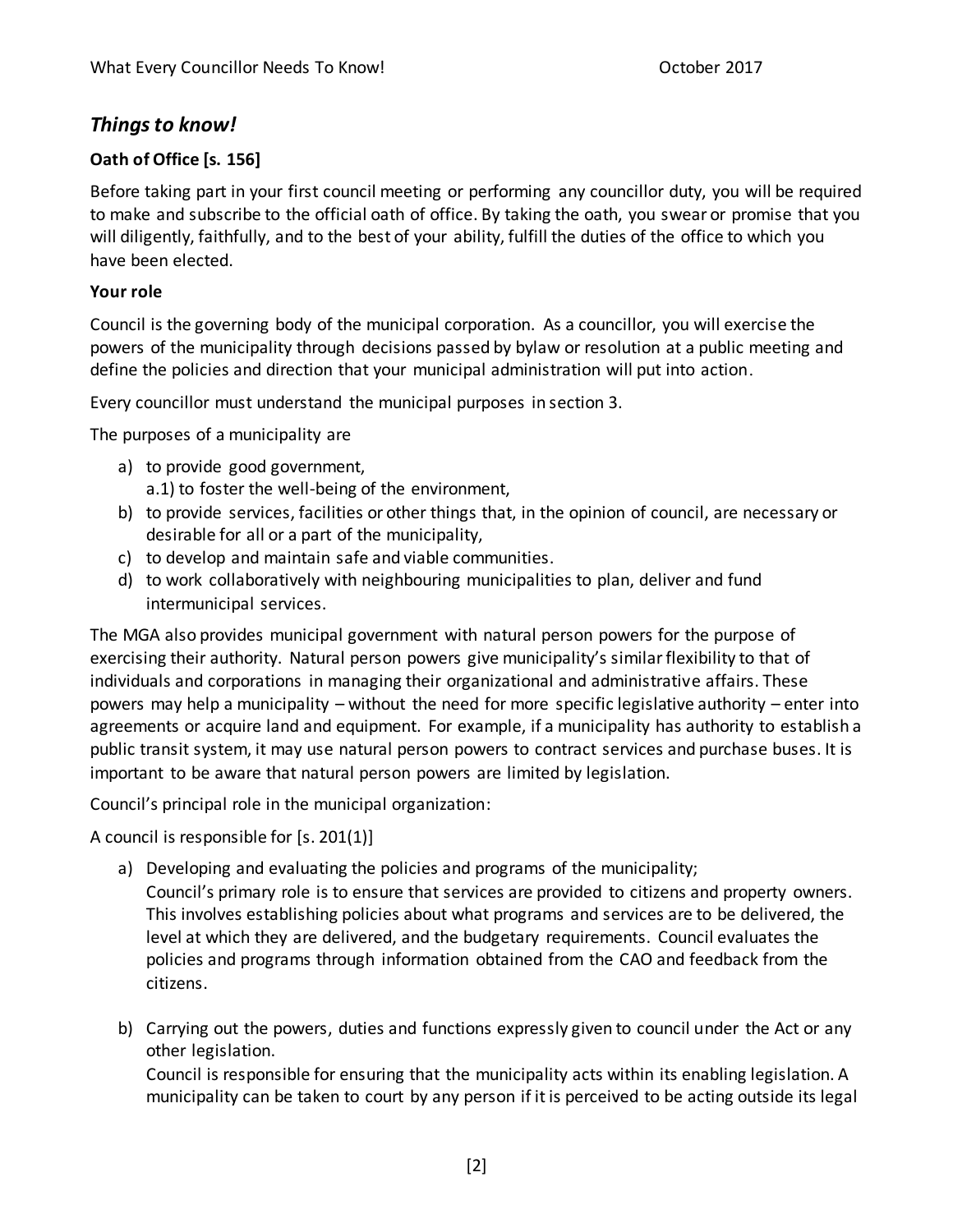authority. As well, council is responsible for ensuring that the municipality meets all requirements established in legislation, such as the requirement to hold public hearings on certain matters, develop a budget and levy taxes, appoint an auditor, etc. The legislation establishes minimum requirements; however, council can go beyond these minimums, provided that they act within their legislative authority.

Section 201(2) states clearly that a council must not exercise a power or function or perform a duty that is by this or another enactment or bylaw specifically assigned to the chief administrative officer or a designated officer.

As indicated above, council develops and evaluates its policies and programs; it is the CAO that implements them.

To carry out these roles, the MGA provides the following:

General duties of councillors [s. 153]

Councillors have the following duties:

- a) to consider the welfare and interests of the municipality as a whole and to bring to council's attention anything that would promote the welfare or interests of the municipality;
	- a.1) to promote an integrated and strategic approach to intermunicipal land use planning and service delivery with neighbouring municipalities;
- b) to participate generally in developing and evaluating the policies and programs of the municipality;
- c) to participate in council meetings and council committee meetings and meetings of other bodies to which they are appointed by the council;
- d) to obtain information about the operation or administration of the municipality from the chief administrative officer or a person designated by the chief administrative officer;
- e) to keep in confidence matters discussed in private at a council or council committee meeting until discussed at a meeting held in public;

e.1) to adhere to the code of conduct established by the council under section 146.1(1);

f) to perform any other duty or function imposed on councillors by the MGA or any other enactment or by the council.

Your job as a councillor is to work with other council members to set the overall direction of the municipality in your role as a policy-maker. The policies that council sets are the guidelines for administration to follow as it handles the operations of the municipality. Much of your time on council will be spent considering new policies and programs and reviewing the current ones to make sure they are working as they should. In the spirit of collaboration, a municipality may enter into an agreement respecting services with Indigenous peoples or a Métis settlement and is required to consult with Indigenous peoples or Métis settlement when developing certain land use plans.

General duties of chief elected official (CEO) [s. 154]

- a) to consider the welfare and interests of the municipality as a whole and to bring to council's attention anything that would promote the welfare or interests of the municipality;
	- a.1) to promote an integrated and strategic approach to intermunicipal land use planning and service delivery with neighbouring municipalities;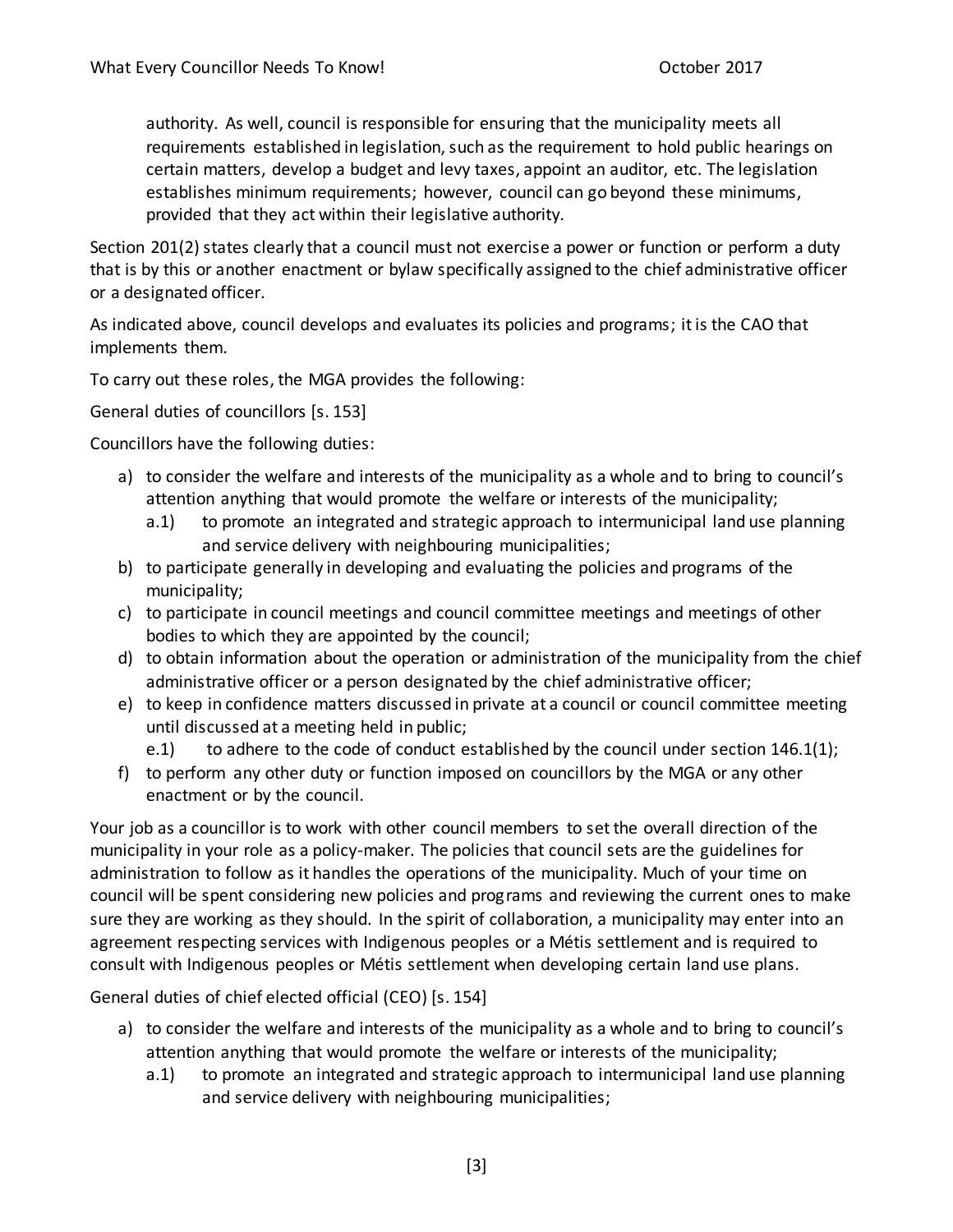- b) to participate generally in developing and evaluating the policies and programs of the municipality;
- c) to participate in council meetings and council committee meetings and meetings of other bodies to which they are appointed by the council;
- d) to obtain information about the operation or administration of the municipality from the chief administrative officer or a person designated by the chief administrative officer;
- e) to keep in confidence matters discussed in private at a council or council committee meeting until discussed at a meeting held in public;
	- e.1) to adhere to the code of conduct established by the council under section  $146.1(1)$ ;
- g) to perform any other duty or function imposed on councillors by the MGA or any other enactment or by the council.

In practice, the CEO is also generally the main spokesperson for the municipality, unless that duty is delegated to a councillor.

These legislated duties supersede any duty to any individual or group of residents.

### <span id="page-7-0"></span>**Be familiar with your legislation**

Municipalities are often described as "creatures of province"; the only powers that they have are those set out in provincial legislation and those implied or necessarily incidental to them. If you do not have a grasp of the basics, you will not understand what the municipality can, cannot, must and must not do. Although you can rely on the CAO to inform you of the legislated requirements of the MGA, it is recommended that you have a brief read through the legislation to understand why you are doing what you are doing.

<span id="page-7-1"></span>The *Municipal Government Act (MGA)* is the most important Act a councillor should be familiar with. It lays the foundation for how municipalities operate, how municipal councils function, and how citizens can work with their municipalities. The MGA is the legislative framework in which all municipalities and municipal entities across the Province of Alberta operate.

<span id="page-7-2"></span>The *Freedom of Information and Protection of Privacy (FOIP) Act* provides the Government of Alberta's general policy on access to information and the protection of personal information in the public sector. It provides for public accountability through a right of access to records under the control of public bodies and mandates how a public body is to collect, use and disclose an individual's personal information.

These are the two most important pieces of legislation that apply to municipalities. Some of the more common pieces of legislation that affects municipalities are listed at the end of this document.

### <span id="page-7-3"></span>**How you can help**

Orientation and Training Opportunities **[**s. 201.1]

Understanding the relationships, roles and the responsibilities of an elected official and the associated limitations, will be critical to your success in the position. Whether you are newly elected or a returning official, you should take every opportunity to learn about your municipality; key issues affecting the community; and governing processes and procedures. It is mandatory for each municipality to offer orientation training to each councillor, to be held within 90 days after the councillor takes the oath of office.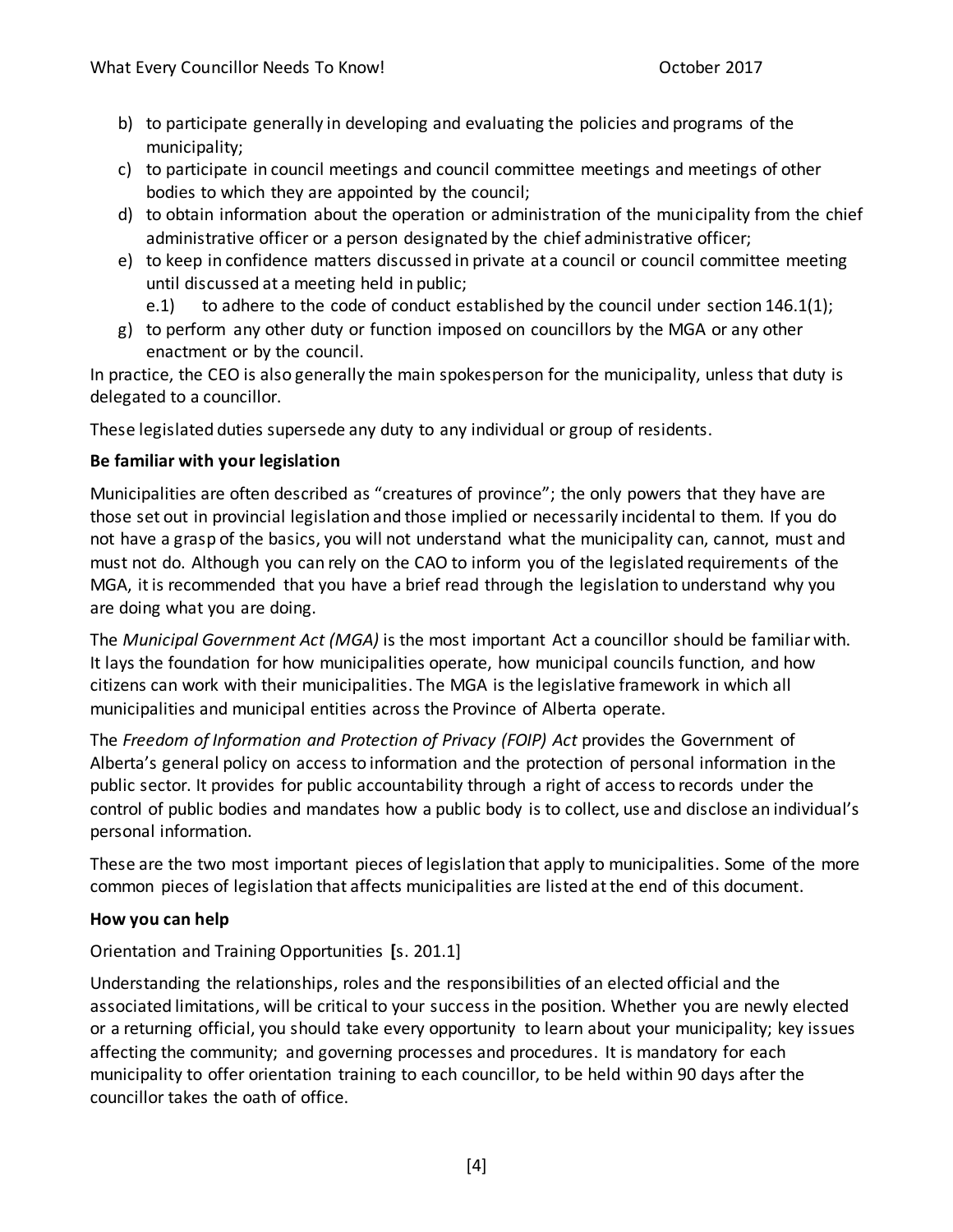The orientation training must include:

- the role of municipalities in Alberta;
- municipal organization and functions;
- key municipal plans, policies and projects;
- roles and responsibilities of council and councillors; o the municipality's code of conduct;
- roles and responsibilities of the chief administrative officer and staff;
- budgeting and financial administration;
- public participation policy; and
- any other topic prescribed by the regulations.

Your associations, Alberta Urban Municipalities Association (AUMA) and the Alberta Association of Municipal Districts and Counties (AAMDC), jointly offer orientation sessions that cover some of these requirements. They also offer conferences throughout the year that will provide invaluable information and networking opportunities.

In addition, Alberta Municipal Affairs provides workshops on the roles and responsibilities of council, councillors and administration. These workshops are offered on a regional basis in the months following a municipal general election and on an 'as requested' basis through-out your term.

If you are newly elected, attending training, conferences and workshops is an excellent way to obtain the information you need to serve effectively. If you are a returning councillor, your knowledge and experience holds significant value for the new councillor.

## <span id="page-8-0"></span>**Understand the financial implications of your decisions**

Almost everything the municipality is engaged in will have a cost associated with it. You will spend a lot of time assessing the financial implications of council policy decisions. You will need to balance the desire for municipal services with the amount of property taxes and user fees that the local residents are willing to pay for those services.

### <span id="page-8-1"></span>**Let employees do their jobs**

The CAO is your only employee in most instances. You may have a bylaw which states that designated officers report directly to council. All other municipal employees report to the CAO. Staying out of the day-to-day operation of the municipality allows councillors to concentrate on policy-making and program monitoring. Councillors should work with the CAO to keep informed on what the municipality is doing and will depend on the administrator to provide information so that they can make sound decisions. Effective councils set policy; they do not micro-manage or perform any administrative duties. Refer to section 201(2).

## <span id="page-8-2"></span>**Understand and avoid pecuniary interest and conflict of interest**

As a public servant, you are responsible for upholding the public interest ahead of any private interests you may have. These rules are designed to protect the public interest while ensuring that your ability to work is not adversely affected by your election to council. In order that the public interest is served and seen to be served, it is important that you be open and honest about dealing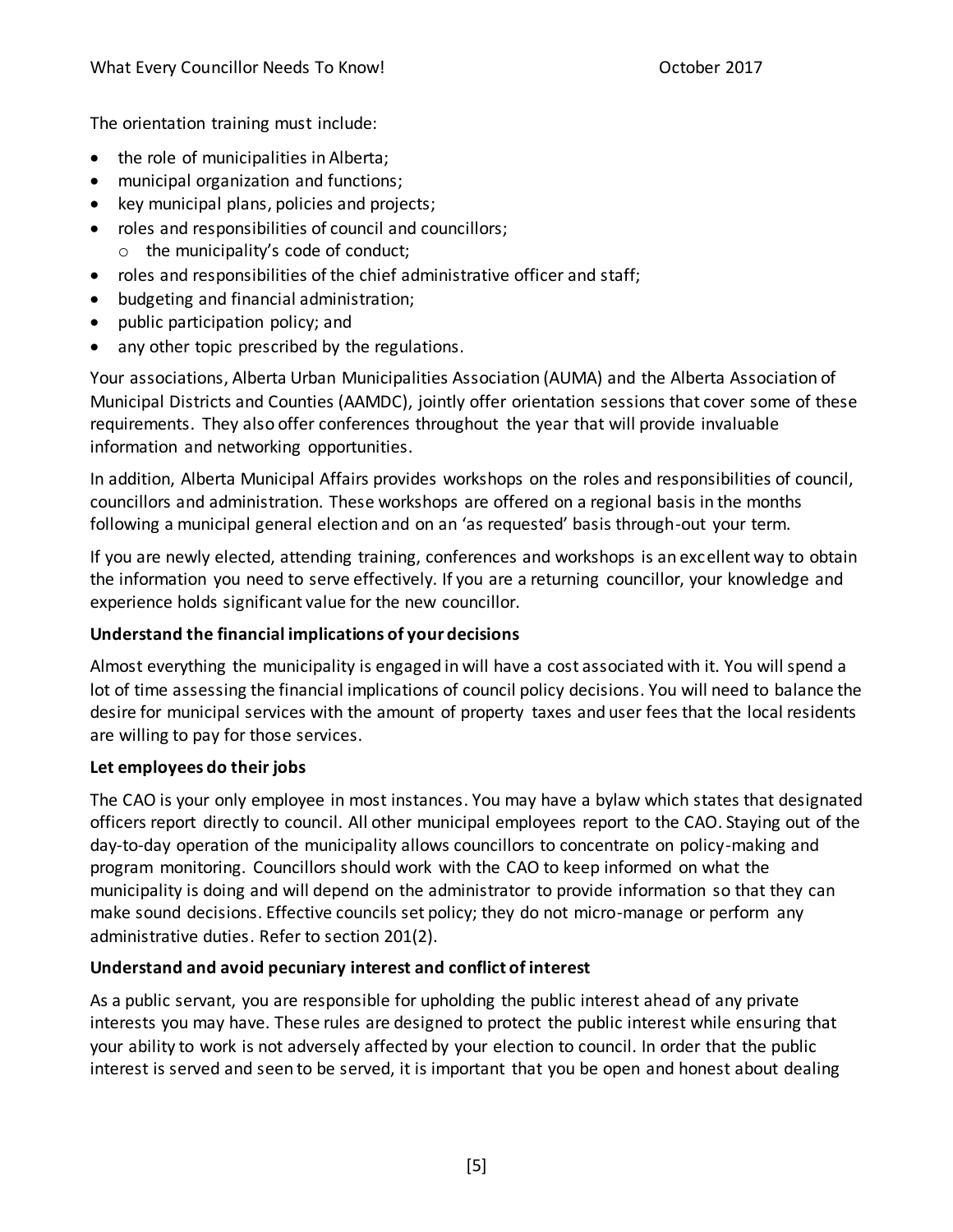with the municipality. Be fair to yourself, your electors, and your municipality by keeping your private interests in harmony with the public interest.

Pecuniary interest is a matter which could monetarily affect the councillor or an employer of the councillor, or the councillor's family. Conflict of interest is a situation in which the concerns or aims of two different parties are incompatible or a situation in which a person is in a position to derive personal benefit from actions or decisions made in their official capacity.

The MGA provides the definition and application of pecuniary interest and the municipality's Code of Conduct for Elected Officials bylaw should define what constitutes a conflict of interest. Know how and when to report either, what to do in each case, and the consequences of not following the provincial legislation or local bylaw. Attempting to influence in any way, any decision in which you have a pecuniary interest is reason for disqualification from council. The municipal code of conduct will also have repercussions for conflict of interest that is not declared. If either is ignored, council decisions may be challenged.

For further information on pecuniary interest, please visit [www.municipalaffairs.alberta.ca/documents/Pecuniary\\_interest\\_%202017.pdf.](http://www.municipalaffairs.alberta.ca/documents/Pecuniary_interest_%202017.pdf)

#### <span id="page-9-0"></span>**Information is public**

All information received, sent, stored or collected by a municipality is public information unless it falls within the limited exceptions under the FOIP Act. Yes, this applies to email and electronic records too. Ask your duly appointed FOIP officer (often the CAO), what the rules are.

#### <span id="page-9-1"></span>**The municipality's lawyer is not your lawyer**

The municipality's lawyer takes instructions from council as a whole through the CAO. Also, any legal advice received is privileged and is not to be shared outside of council. In a question of pecuniary interest, or if you are facing charges, you will be directed to seek your own counsel.

Municipalities and council members are subject to the laws in force in Alberta. For example, municipalities are subject to workplace safety laws, emergency management laws, environmental law, and employment laws, among many others. Council management decisions have legal consequences, and councils should be aware of legal risks in decision making. Councillors should be open to advice from the CAO and open to obtaining expert legal advice. You are responsible for your own words. Councillors should not make defamatory statements, whether inside or outside of council meetings. You need to be diligent to avoid putting the municipality or yourself at risk of committing an offence or being found liable for civil damages.

#### <span id="page-9-2"></span>**Team Approach**

Working as a team with the rest of council and administration will contribute to making your time on council a success. It isn't always going to be easy. Your influence as a council member rests on your ability to persuade other members of council to consider your point of view. When an issue is being studied, be sure to express your views as part of the debate.

Disagreements among council members on specific issues are common. The respectful exchange of ideas and opinions leads to good decisions. While working through these debates, keep in mind that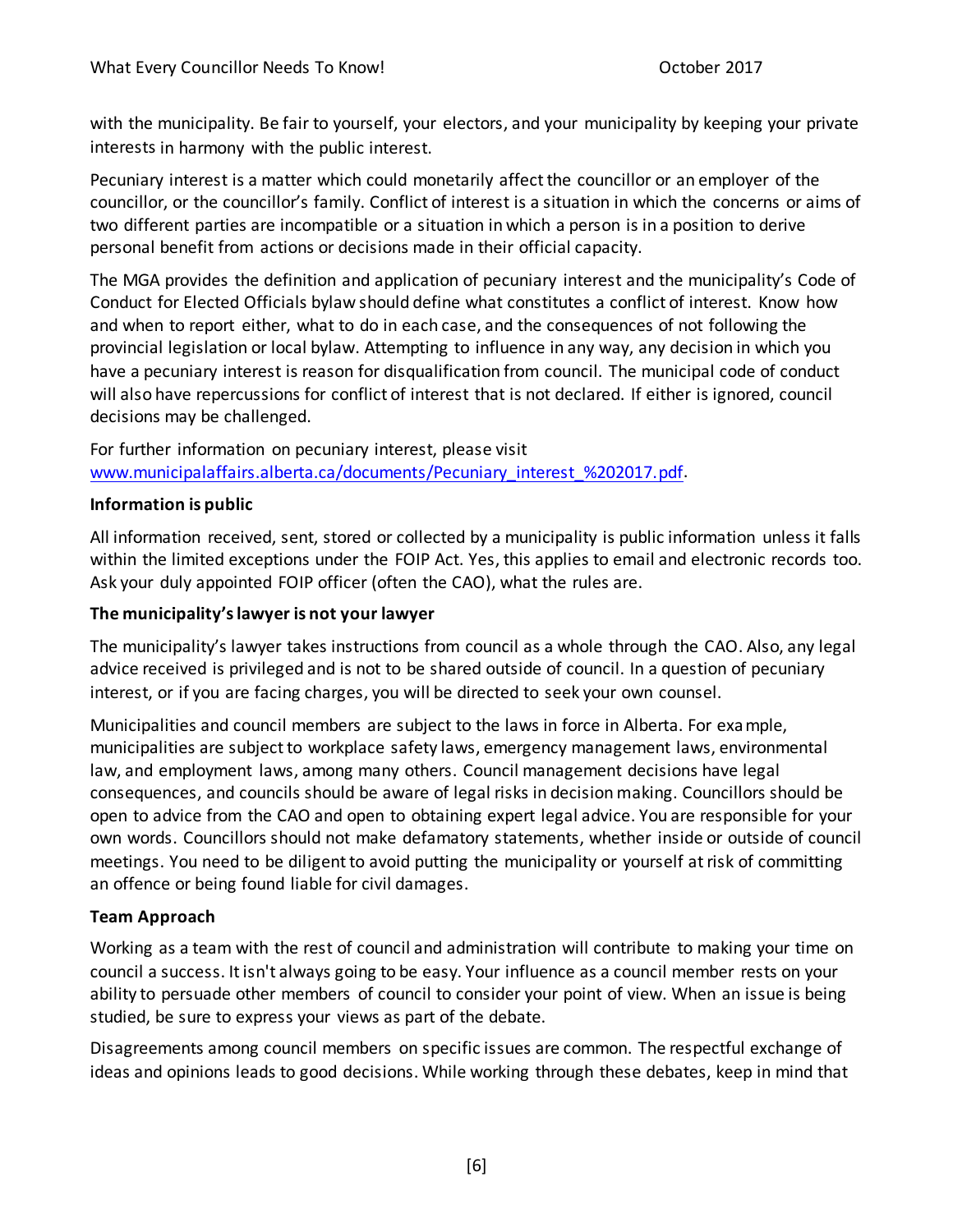you all share the same desire for your municipality to be strong, safe, and viable. You may have different views about how to get there, but you do share broader common goals.

Most votes on a council resolution do not require a consensus of all councillors. As a result, there will be many occasions where a decision is made that you did not support with your vote. However, once the resolution has been passed, it becomes the official direction of the municipality. The health and ongoing success of a municipality is largely dependent upon the ability of councillors to respect and support the decisions of council in principle, despite your personal views during the debate.

Some municipalities have a communications policy in place that directs media through prescribed channels. Becoming familiar with communications procedures will allow you, council, and administration to work as a team and deliver a cohesive message.

These are things that a councillor must know to do their job with integrity. The remainder of this booklet provides information on other aspects of the legislation that a councillor should be aware of to ensure your municipality is accountable to the taxpayer. As a councillor, you are elected to look after the interests of the entire municipality. Council's effectiveness depends on you providing input as a representative of the people who elected you.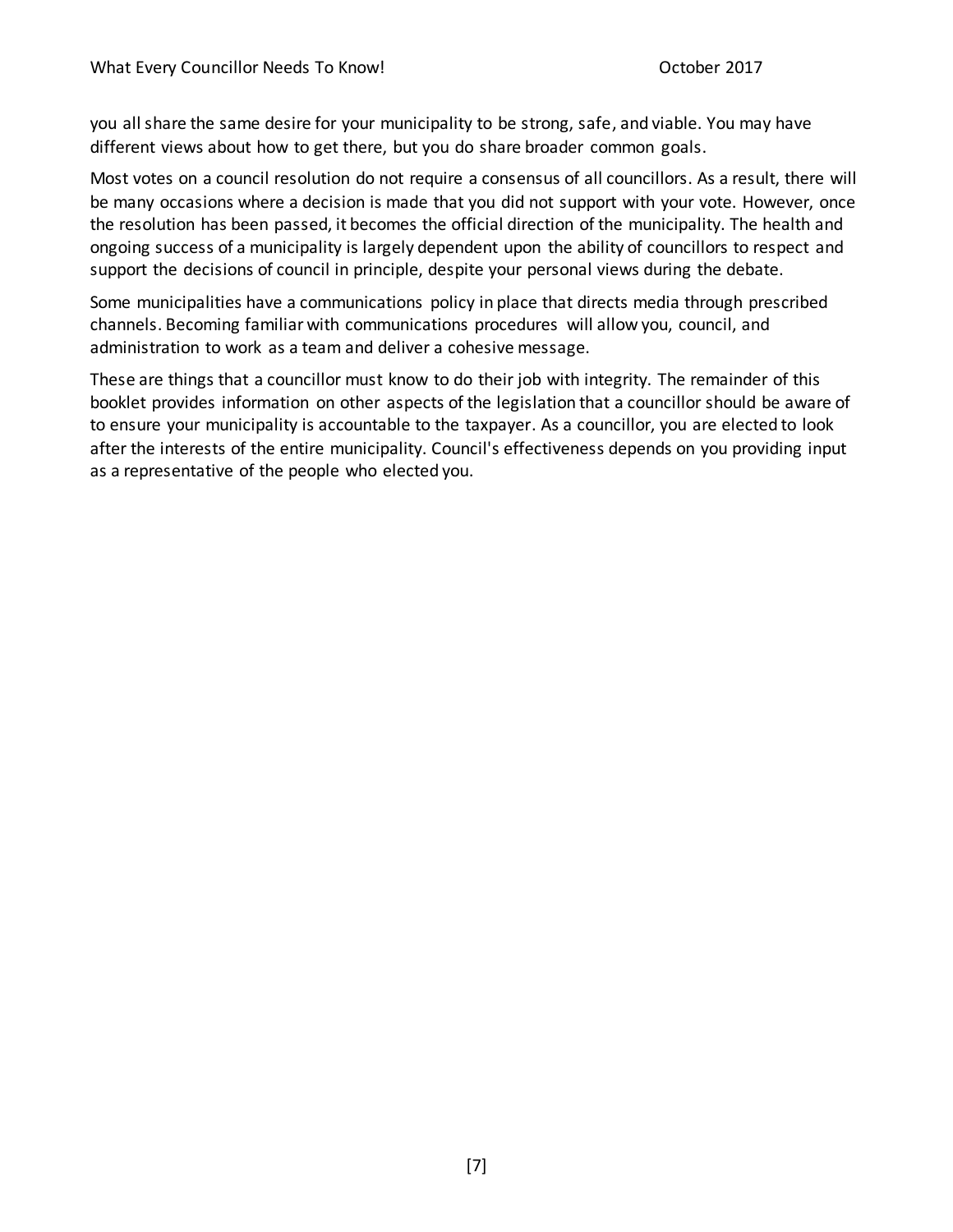## <span id="page-11-0"></span>*Governance*

### <span id="page-11-1"></span>**Chief Elected Official (CEO)** [s. 150, 154 and 155]

The title CEO may be changed to one that council believes is appropriate to the office, such as mayor or reeve.

The CEO of a city or town is elected by a vote of a municipality's electors, unless council passes a bylaw requiring council to appoint the CEO from among the councillors. In a village, summer village, or municipal district, council appoints the CEO from among the councillors unless it passes a bylaw providing that the official is to be elected by a vote of the municipality's electors.

### <span id="page-11-2"></span>**Code of Conduct for Elected Officials** [s. 146.1 and 153, Alberta Regulation]

A council must have a code of conduct bylaw which applies to each councillor equally. The bylaw must establish how council members will behave with each other, employees, and the public. It must also provide for a complaint and resolution process, and for sanctions as outlined in the regulation. This bylaw will help to ensure that all Albertans have effective and accountable representation, and set province-wide expectations for all elected officials. This bylaw must be reviewed every 4 years as councils are elected.

### <span id="page-11-3"></span>**Councillor Liability** [s. 249, 275 and 535]

The question of liability may arise as a result of councillors' actions. However, section 535 of the MGA was written to protect councillors from personal liability while acting in good faith for the municipality. This section does not apply in circumstances of defamation and does not protect the municipal corporation from any such liability.

<span id="page-11-4"></span>There are several provisions in the MGA that could potentially create a liability on individual councillors. Section 249 deals with unauthorized expenditures and section 275 which deals with borrowings, loans, or guarantees that cause the municipality to exceed its debt limit.

While it is important to be aware of the potential for personal liabilities there is little precedent for the use of these provisions.

### **Council Meetings**[Alberta Regulation]

A regulation defines a council meeting as, when used in reference to a council, a meeting under section 192, 193 or 194 of the Act, or a meeting under section 195 of the Act if a council committee meeting. These are an organizational meeting, a regular meeting, a special meeting or a committee of council meeting.

### <span id="page-11-5"></span>**Organizational Meeting** [s. 159 and 192]

The first meeting of council you attend will be the organizational meeting, held within two weeks of the election, or sooner if an election was not required. This marks the official commencement of the term of office and the completion of the previous council's term. This meeting allows council to address preliminary matters such as appointing a CEO if necessary, appointing a deputy CEO, and appointing people to the various committees and other bodies associated with council. If other regular business is to be conducted, the organizational meeting must be adjourned and the regular meeting convened and recorded as a separate meeting.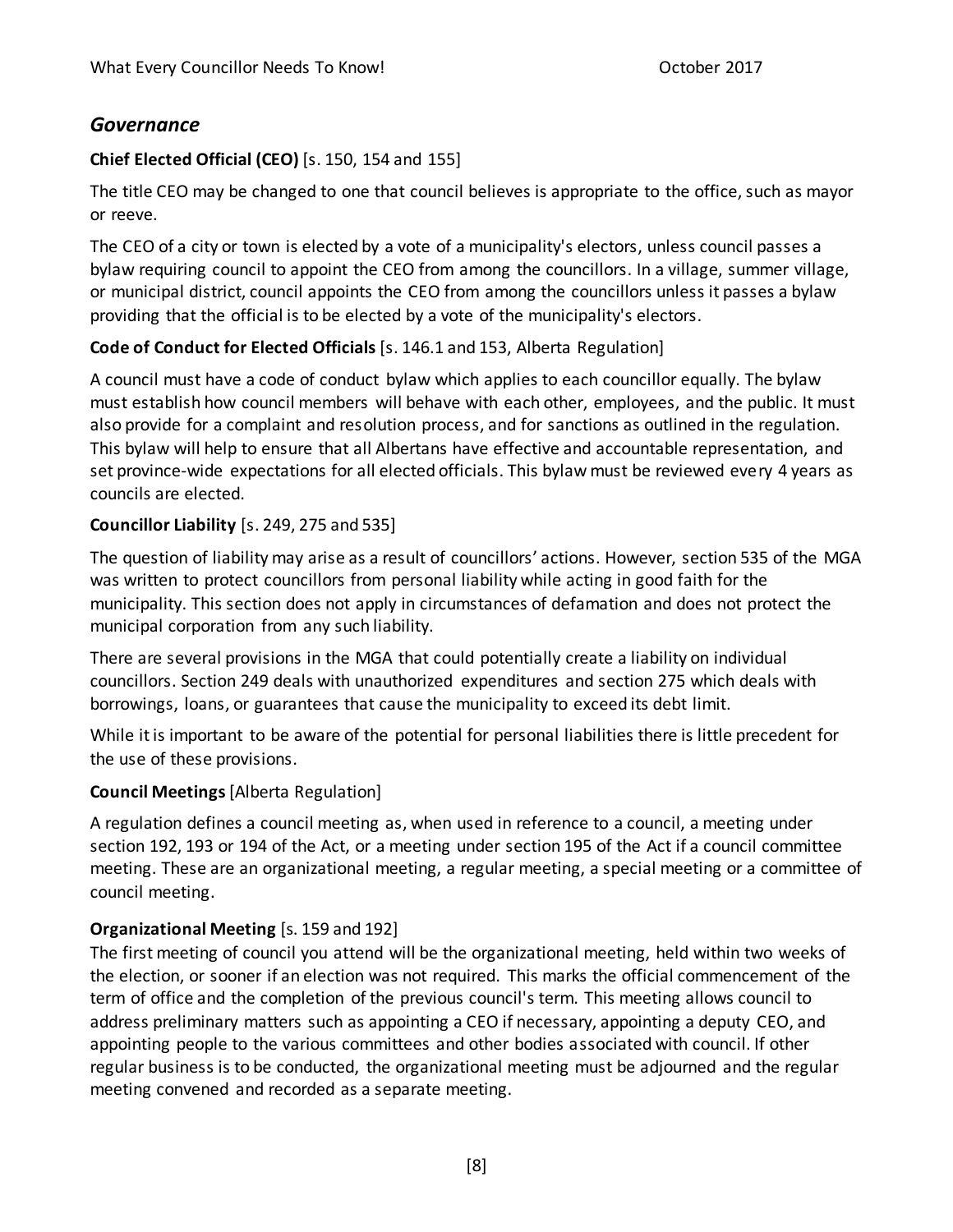#### <span id="page-12-0"></span>**Regular and Special Meetings**[s. 153, 181, 193, 194, 196, 197, 198, and 199]

It is up to council to decide how many meetings are needed to govern the affairs of the municipality. The decision to hold regular meetings must be made at a meeting with all councillors present, normally the organizational meeting. The time and place of a regular meeting can be changed. All councillors do not have to be at the meeting to change the time or place; but all councillors and public must be given 24 hours-notice of the change.

The timing of regular council meetings does not always align with urgent business that requires council attention. There will be times when a special meeting is required. Section 194 of the *MGA* states that a special meeting may be called if the CEO believes one is needed and must be called if a majority of councillors request one in writing.

Council and council committees can hold meetings by means of electronic or other communication facilities, (Section 199) rather than in person. Notice must be given to the public of such a meeting, including the way it will be conducted. The facilities must enable all the meeting's participants to watch or hear each other, and the public to watch or listen.

<span id="page-12-1"></span>**Meetings Closed To The Public** (In-Camera Meetings)[s. 1(3), 197, Alberta Regulation] There are times when council or a council committee must discuss something in private. A meeting or part of a meeting is considered to be closed to the public if:

- a) any members of the public are not permitted to attend the entire meeting or part of the meeting,
- b) the council, committee or other body holding the meeting instructs any member of the public to leave the meeting or part of the meeting, other than for improper conduct, or
- c) the council, committee or other body holding the meeting holds any discussions separate from the public during the meeting or part of the meeting.

The MGA and the FOIP Act set out some very limited exceptions in which meetings may be closed to the public. Personnel matters, where it would be unfair to the people involved to have the issue discussed in public, are a common example. In order to recognize specific circumstances that necessitate confidentiality of council discussions, section 197(2) of the MGA allows meetings that are closed to the public where the subject matter falls within one of the exceptions to disclosure in Division 2 Part 1 of the FOIP Act. The exceptions include matters where disclosures could be harmful to personal privacy, individual or public safety, law enforcement, intergovernmental relations, or economic or other interests; reveal confidential evaluations, local public confidences, or advice from officials; or disclose information that is subject to legal privilege.

Even then, before closing all or any part of a meeting to the public, a council or council committee must pass a resolution approving the part of the meeting that is to be closed, and indicate the exception to disclosure in Division 2 of Part 1 of the FOIP Act. All resolutions have to be made in a public session.

All public have the right to attend a council meeting except for someone who has been expelled due to improper conduct in that meeting. The provisions of the MGA regarding public presence at meetings are intended to promote public involvement and the accountability of the local government process.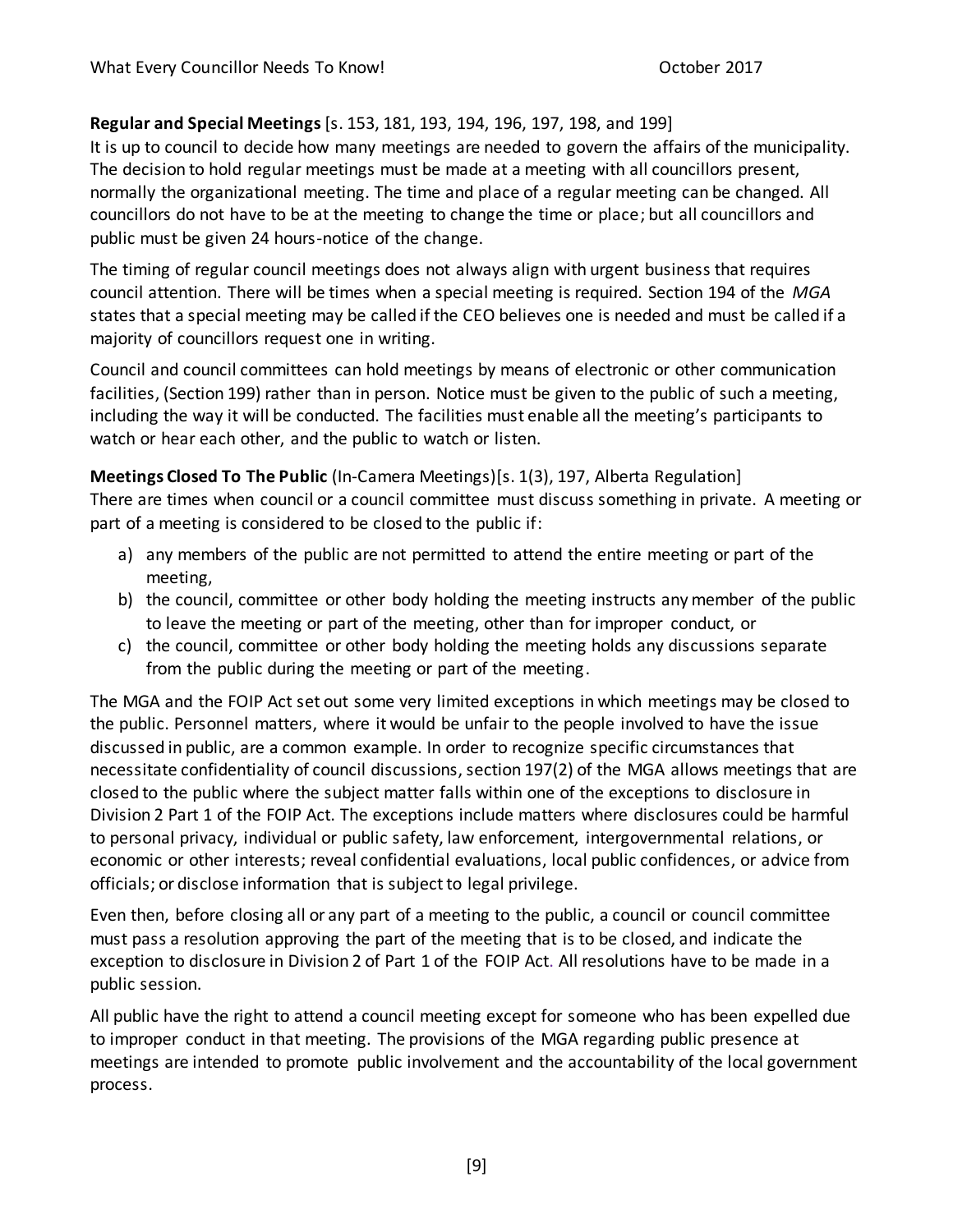#### <span id="page-13-0"></span>**Council Committees**[s. 145 and 203]

If council creates council committees, it must be done by bylaw. The bylaw would establish the reason for the committee, the meeting procedures, and appoint committee members among other things. Council may decide to create a temporary committee to look at a specific issue. There may also be standing committees which run from year to year to deal with ongoing issues.

Council may delegate some of its power making to its committees. Any powers delegated would be outlined in the bylaw that created the committee. Some council decisions, such as passing bylaws or adopting the budget, cannot be delegated.

When council is part of an emergency services committee, it may have specific responsibilities in the case of a local emergency. Council should be aware of what those responsibilities are and how they are to be carried out. The emergency response framework is described in the *Emergency Management Act* and its regulations.

#### <span id="page-13-1"></span>**Procedural Bylaw** [s. 145(b)]

A municipality may have a procedural bylaw to provide a standard format for council meetings and make it easier for members of council, staff, media, and public to understand the decision-making process. A procedural bylaw should set the date and time of regular council meetings, provide for the order of business, set rules regarding the proceedings at regular meetings of council, and describe how items may be put on the council agenda and method of distributing the agenda for council meetings, among other things. This bylaw should be reviewed every four years as councils are elected.

#### <span id="page-13-2"></span>**Policy-Making and Program Monitoring**

Council is responsible for considering the types and levels of services that are necessary or desirable for the municipality. This responsibility involves providing input into the municipality's programs and services (policy-making) and making sure that administration provides the programs and services in the best possible way (program monitoring).

Council policy provides the basis for consistent decisions. Administration is responsible for providing the programs and services to the residents according to council policy.

Program monitoring is staying up to date through information obtained from the CAO and assessing the results against what council planned to achieve.

### <span id="page-13-3"></span>**Public Participation Policy** [s. 216, Alberta Regulation]

<span id="page-13-4"></span>It is always important for a council to work with citizens to request input and address concerns. Each council is required to establish a public participation policy that will tell the electors how they can take part in important decisions of council that are not otherwise regulated. The policy should identify the types or categories of approaches the municipality will use to engage their stakeholders as well as the circumstances in which the opportunity will be exercised. Examples to be considered in the policy could include holding a 'town hall' to discuss the budget process or to explain the auditor's report. This policy is intended to promote consistent expectations and increases public confidence in the local government decision making process.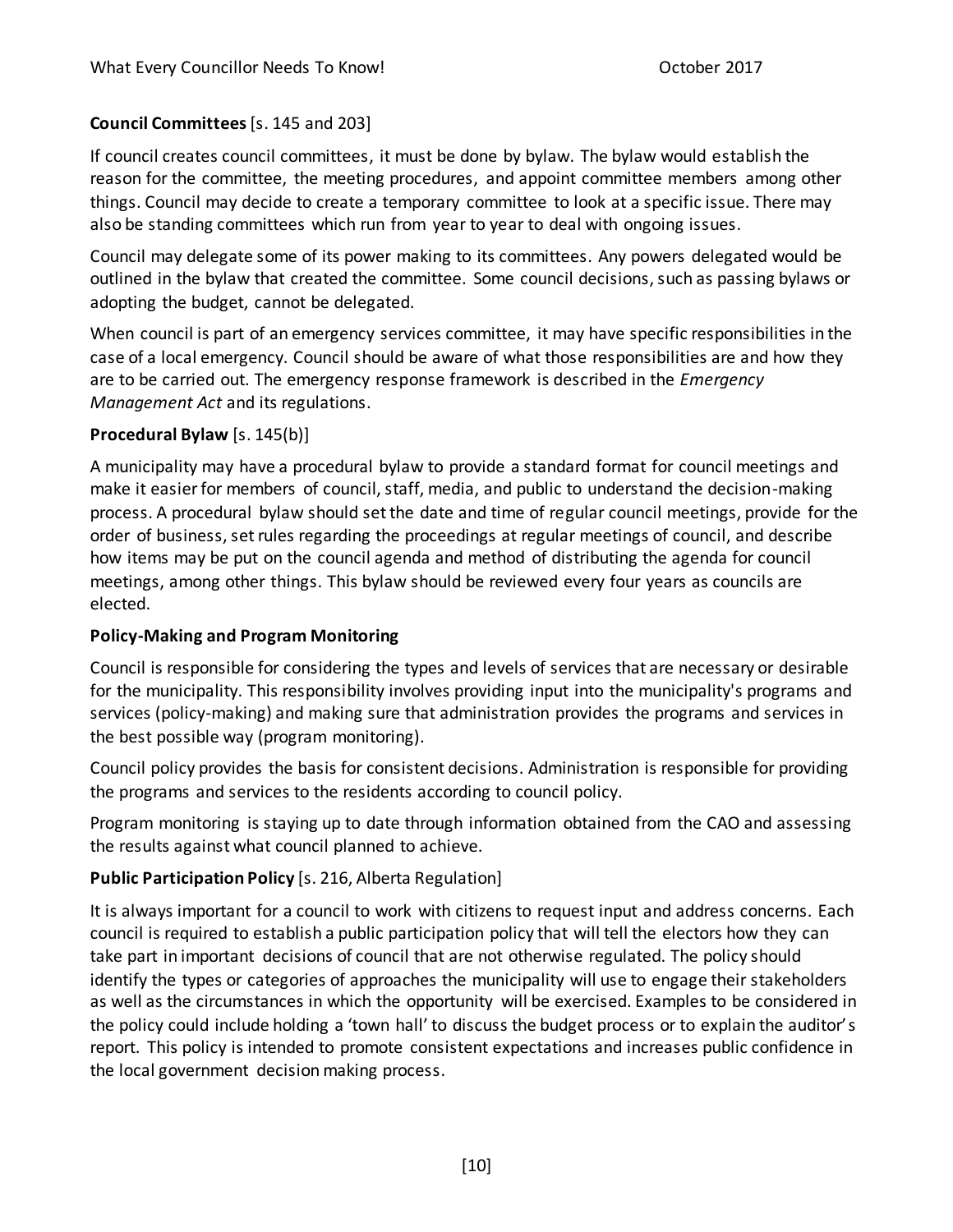**Voting** [s. 183, 184, 185, and 172]

Council makes decisions. Under the MGA, a councillor is required to vote on all resolutions and bylaws unless required or permitted to abstain from voting under other legislated provisions or the Code of Conduct Bylaw. Council must ensure that each abstention and the reason for it are recorded in the minutes of the meeting.

If there is a public hearing on a proposed bylaw or resolution, a councillor must abstain from voting on the bylaw or resolution if they were absent from all of a public hearing, and may abstain if absent for a part of a public hearing. Section 172 of the MGA states that councillors must also abstain from voting on matters in which they have a pecuniary interest.

At any time before a vote is taken, a councillor may request that the vote be recorded. The minutes must show the names of the councillors present and how they voted.

Each councillor has one vote. A resolution is passed by receiving the majority of votes from the councillors in attendance at the meeting. When there is a tie vote on a resolution, it is defeated.

<span id="page-14-0"></span>A quorum must be present at a council meeting for any resolution or bylaw to be valid. A quorum is a majority of councillors making up the municipal council. For example, if council consists of seven councillors (including the CEO); four councillors would constitute a quorum.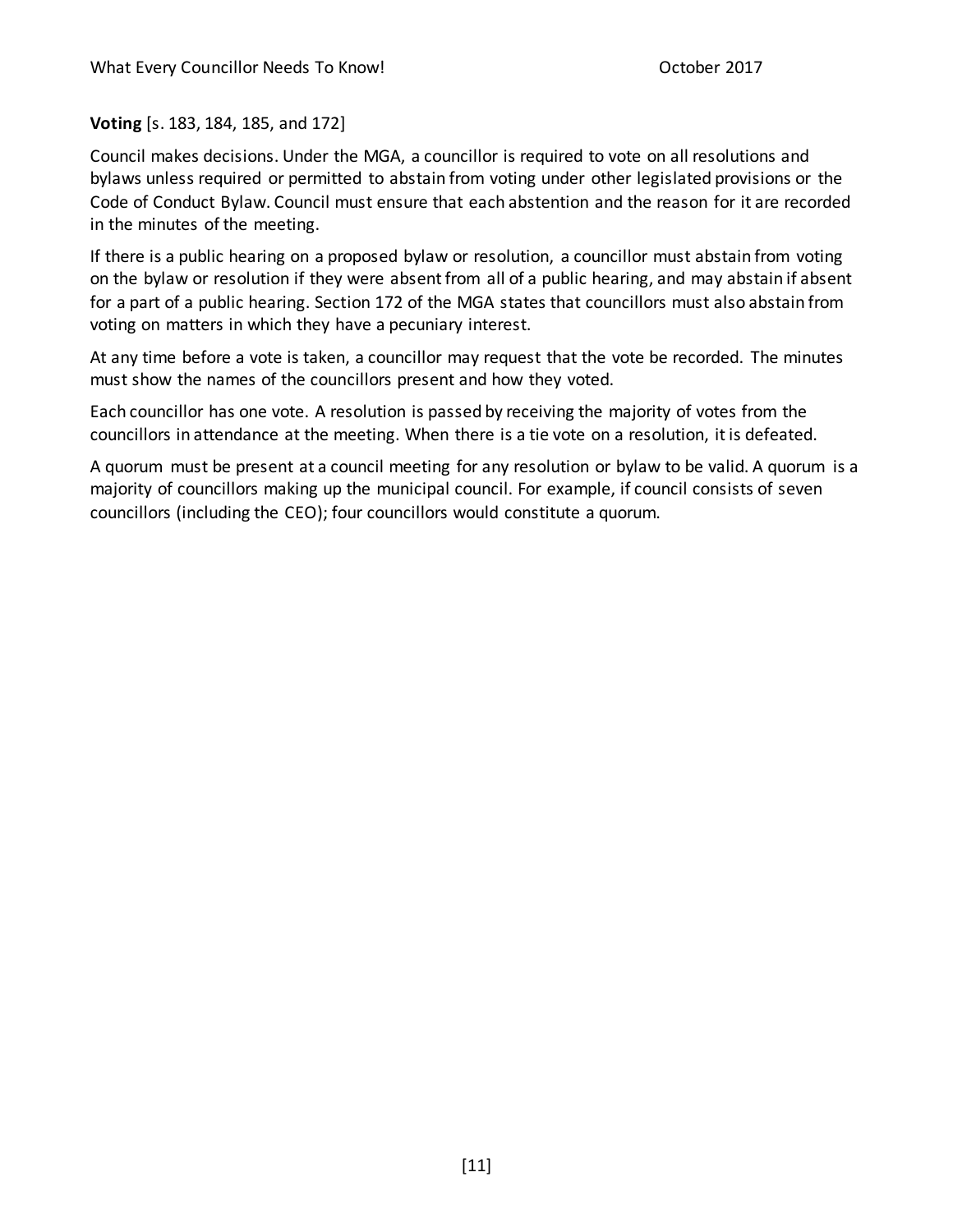## *Administration*

### <span id="page-15-0"></span>**Chief Administrative Officer (CAO)** [s. 153.1, 205, 205.1, 207, 208, and 209]

Every council must establish, by bylaw, a position of CAO. The CAO is an integral advisor to council in supporting the development and implementation of strategic objectives and policies. The CAO builds strong working relationships with stakeholders and provides mentorship and strategic guidance to their staff by fostering a culture of municipal excellence throughout the organization.

A primary duty of the CAO is to provide the same information to all councillors. When a councillor asks the CAO a question, it is their duty to provide that same information to all other councillors.

The CAO works collaboratively with council in building the community and effectively representing the interest of the municipality. As the administrative leader, the CAO will mentor, coach, and guide the performance of municipal staff to meet the needs of the community through public service excellence and a high degree of personal initiative.

A performance appraisal system for the CAO is a key building block for a lasting and positive relationship between council and the CAO. Even though the current relationship may be good, a formal appraisal process provides the opportunity to discuss opportunities for improvement. The MGA therefore requires that council provide the CAO with an annual written performance evaluation.

### <span id="page-15-1"></span>**Designated Officers**(s. 209 and 210)

A CAO may delegate any of his or her powers, duties, or functions to a designated officer or an employee. Designated officer positions are established by bylaw and are under the CAO's supervision, unless otherwise provided by bylaw. A designated officer may also delegate any of those powers, duties, or functions to an employee of the municipality. When a designated officer position has not been assigned, that duty falls back on the CAO.

### <span id="page-15-2"></span>**Policies**

The importance of policies is paramount in providing consistency and transparency to the CAO and the tax payer. Most successful municipalities maintain a policy manual with an index to enable easy reference. Policies should be approved by council, and should be periodically reviewed and updated to ensure they are still relevant.

### <span id="page-15-3"></span>**Staff Development**

<span id="page-15-4"></span>Human resources are as important as financial resources. A variety of educational opportunities are available for both new and experienced municipal administrators. The most successful municipalities encourage staff development and training to ensure that their employees are able to effectively carry out their duties and stay familiar with new developments in the field of municipal administration.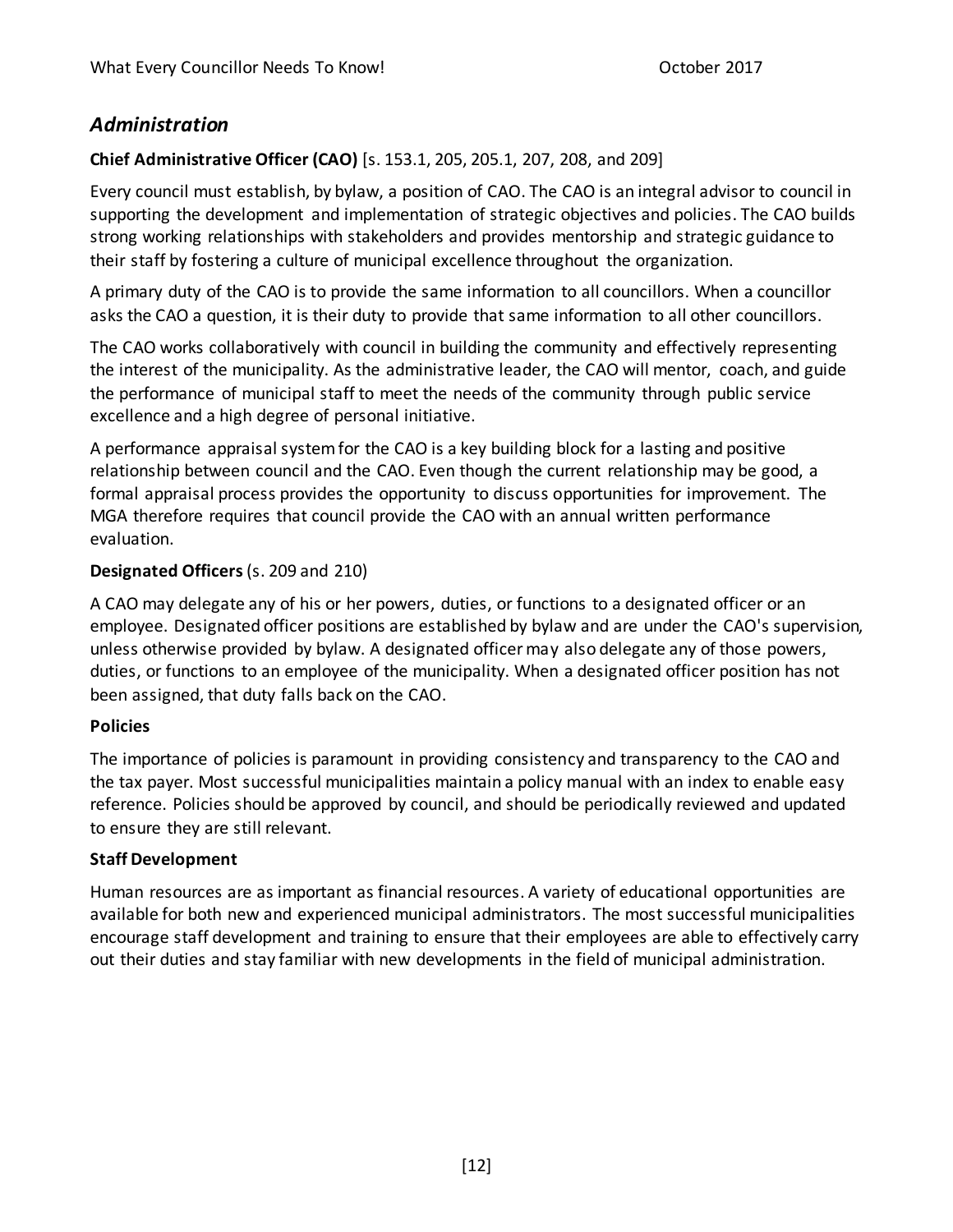## *Finance*

<span id="page-16-1"></span>The majority of activities that take place in any municipality have a cost associated with them. As a member of council, you will spend a substantial amount of time assessing the financial implications of council decisions on the local taxpayers.

#### <span id="page-16-0"></span>**Operating and Capital Budgets** [s. 242, 243, 244, 245, 246, 247, 283.1]

The budget is the center of the municipal finance system. The priorities of council will necessarily be reflected in the funding priorities established in the budget. Through the budget, council sets the municipality's priorities for the next year (or number of years) by allocating funding for each program, service, or project. Careful and realistic budget planning and control can translate into better and more cost-effective services for the community.

Best practices indicate that sustainable municipalities have a strategic plan that maps out longer term goals and identifies the municipality's priorities over a number of years. A strategic plan can provide year to year guidance and direction to the annual budget process, and provides the longer-term context for annual goals.

The MGA requires that every municipality adopt an annual operating and a capital budget or a single annual budget that incorporates both operating and capital items. Property and business tax bylaws cannot be passed until a budget has been adopted. Municipal budgets must include sufficient revenues to cover planned expenditures. Reserve funds may be used to balance the budget. Municipalities are not permitted to allow the accumulated surplus, net of equity in tangible capital assets, to be less than zero.

The operating budget is a detailed estimate of how much your municipality needs to spend to meet its ongoing financial obligations and provide programs and services to the residents. The capital budget identifies the sources and uses of funding for fixed assets such as buildings, roads, vehicles, water and sewer facilities, and land.

Beginning in 2020, municipalities are required to have written three-year financial and five year capital plans in addition to the annual budget. Financial plans must identify expected revenues and expenditures as well as project the annual and accumulated surplus or deficit. The capital plan must meet the minimum of five years but a longer term plan is encouraged. The plan must identify planned capital property additions as well as allocated or anticipated sources of funding. Both the capital plan and operational plan must be reviewed and updated annually.

The budget is one of, if not the most, important council policy decision Council should receive regular reports from administration that compare actual financial results to the budget.

### **Procedure for Expenditure Authorization** [s. 248 and 249]

Each council must establish procedures to authorize and verify expenditures that are not included in a budget. Such policies typically set thresholds for at what level the CAO or his/her designate can make an expenditure not included in the budget and when those expenditures must be brought to council for approval.

It is also important to note that if you, as a councillor, make an unauthorized expenditure, or vote to spend granted or borrowed funds for a purpose other than that for which they were granted or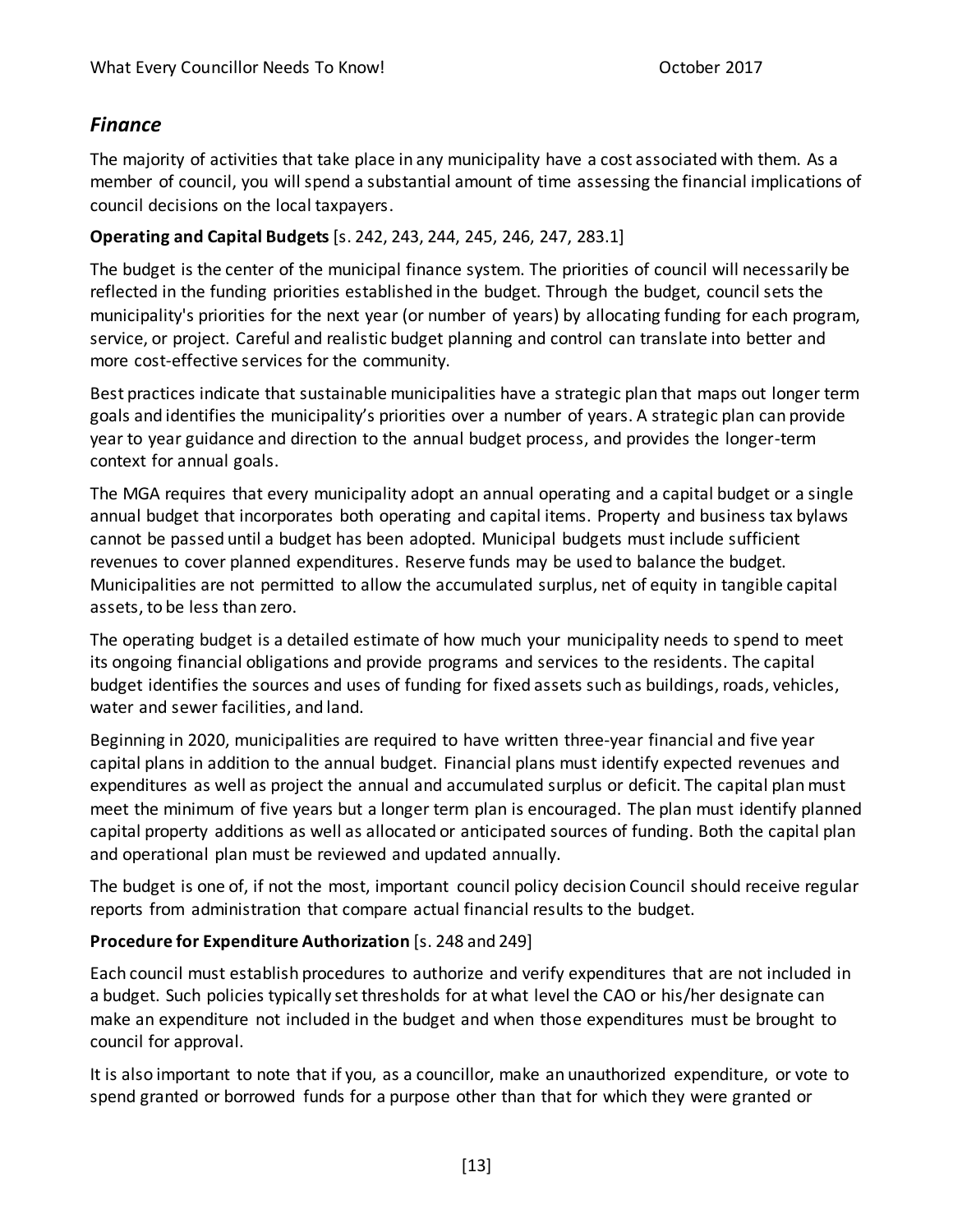borrowed, you could be held personally liable under section 249 of the MGA for the amount of the expenditure, grant, or borrowing.

<span id="page-17-0"></span>**Borrowing** [s. 249, 252, and 275]

The Minister of Municipal Affairs has, by regulation, established municipal debt and debt service limits. As long as a municipality is within the limits, no provincial approvals are required for borrowing, but the Minister's approval is required for any borrowing beyond the debt limits. If you vote for a borrowing that puts the municipality above the regulated debt or debt service limit, you could be held personally liable for the amount of the borrowing, unless the borrowing is approved by the Minister.

#### <span id="page-17-1"></span>**Auditor** [s. 276, 277, 278, and 280; Alberta Regulation 313/2000]

<span id="page-17-2"></span>Each council must appoint an auditor for the municipality and must submit audited financial statements and an audited financial information return to the Minister of Municipal Affairs by May 1 of each year. In addition, the financial statements or a summary of them must be made available to the public by May 1 of each year. The financial statements must disclose the municipality's debt limits, as well as the salaries of the CEO, individual councillors, the CAO, and the designated officers of the municipality.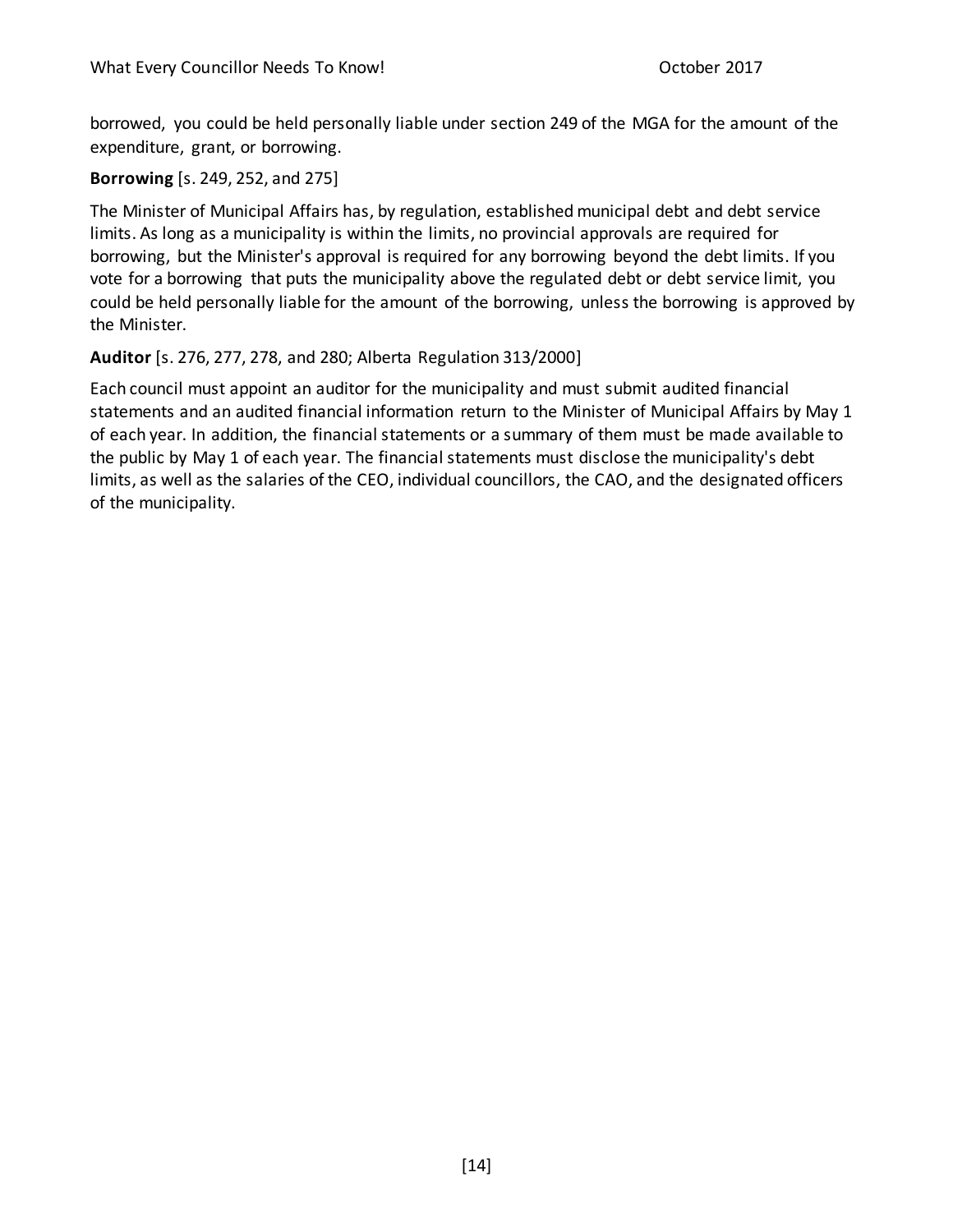### *Property Assessment, Taxation, and Other Revenues*

<span id="page-18-0"></span>**Assessment** [s. 285, 298, 454, 454.1, 454.2, 454.3, 460, 460.1, 468, and 470]

Property assessment is the process of assigning a dollar value to a property for taxation purposes. In Alberta property is taxed based on the *ad valorem* principle. *Ad valorem* means "according to value." This means that the amount of tax paid is based on the value of the property.

Assessments for all types of property are prepared by professional, certified assessors. Provincial assessors designated by the Minister of Municipal Affairs assess designated industrial property, while municipal assessors employed or contracted by municipalities assess all other types of property. Under provincial legislation, a council must appoint, by bylaw, a designated municipal assessor. A designated assessor is responsible for the completion of a number of tasks laid out by provincial legislation and regulations.

After the assessed value of a property has been determined, the property is assigned an assessment class. The assessment class determines the tax rate that will be applied to each property, as assessment classes may have different tax rates.

The municipal assessor is responsible for assigning assessment classes to property. Property is classified according to its actual use. The classes set out in the MGA are Class  $1$  – residential; Class  $2$  – non-residential; Class 3 – farmland; and Class 4 – machinery and equipment.

To ensure that property owners have a voice in the property assessment system, the MGA has set out a complaints and appeals system for property owners who have concerns about their assessment.

#### <span id="page-18-1"></span>**Property Taxation** [s. 242, 297, 318, 354, 355, 356, and 359.1]

Each year, municipal councils determine the amount of money they need to operate their municipality through the budget process. From this amount, the council then subtracts known revenues (for example, licences, grants, and permits). The remainder is the amount of money the municipality needs to raise through property taxes in order to provide services for the year.

Very simply, the revenue requirement divided by the total assessment equals the tax rate.

The tax rate is applied to each individual property assessment using the following formula:

Property assessment x Tax rate = Taxes payable.

Council is required to pass a property tax bylaw annually (Section 353). Council may set different municipal tax rates for each of the four assessment classes each year; however the difference between non-residential and residential tax rates can be no more than 5:1. Council may also set different tax rates for vacant and improved non-residential property and for different sub-classes of residential property. Council can only affect the tax rate by changing the revenue requirement (budget).

In addition to municipal tax rates, municipalities must set tax rates to raise funds that are requisitioned for cost sharing programs such as the Alberta School Foundation Fund and seniors lodges, etc.

Once the tax notices are mailed, the property tax rate bylaw cannot be amended unless approved by Ministerial Order.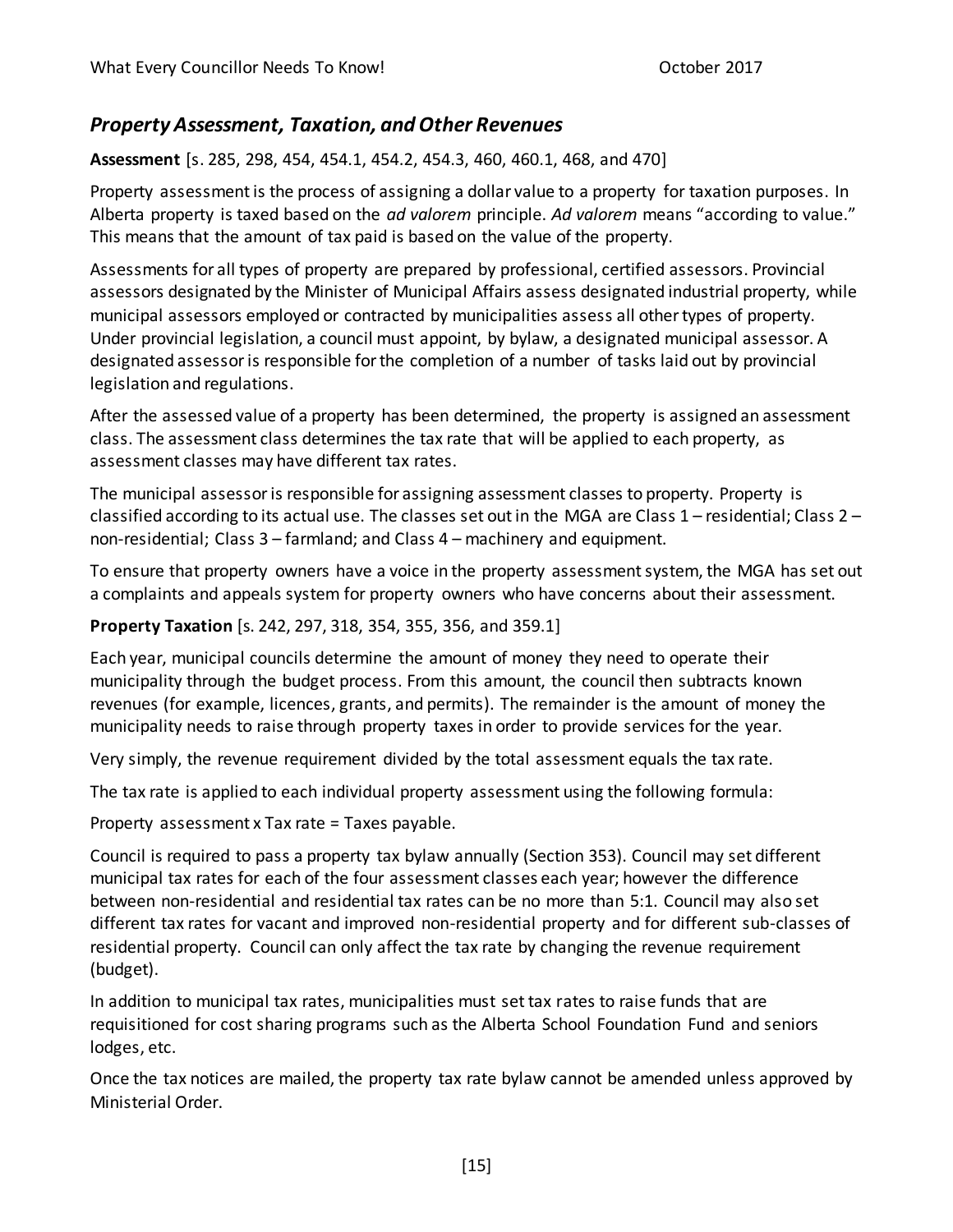For more information on Property Assessment and Taxation please visit: [www.municipalaffairs.gov.ab.ca/mc\\_property\\_assessment\\_and\\_taxation.](http://www.municipalaffairs.gov.ab.ca/mc_property_assessment_and_taxation)

#### <span id="page-19-0"></span>**Education Tax and Equalized Assessment**

Property assessment is used as the basis on which to requisition property taxes from all or a number of municipalities for the financial support of several regional and provincial programs. Equalized assessment is a process that levels the playing field for municipalities so that property tax requisitions and grants can be fairly allocated.

Just as property owners pay taxes in proportion to the value of the property they own, municipalities are required to contribute to the provincial education and other requisitions based on the proportion of assessment within their jurisdictions. Equalized assessments are used to determine the specific contributions to be made by each municipality, and they are also used in formulas for provincial grants to municipalities.

Inter-municipal fairness and equity is important when requisitioning property taxes from municipalities or calculating grants. In this regard, it is usually necessary to make some adjustments in the assessment base figures that each municipality reports to the province before those assessments are used to determine each municipality's contribution to a regional or provincial program, or its equitable share of grant dollars. These adjustments are made through the equalized assessment process.

The MGA requires that most properties be assessed at market value. Ideally, all properties would be assessed at 100 per cent of market value. In practice, however, assessments may vary from market value to a limited degree. Because this variance may occur, equalization is used to adjust each municipality's assessments to 100 per cent of market value. The equalization process removes the variations in assessment levels to make the assessment bases more comparable among municipalities. The process produces a set of adjusted, or "equalized," assessments that can then be used to distribute \**requisitions,* or allocate grants, among municipalities in a fair and equitable manner."

| <b>Process</b>                                | Legislation                                    |
|-----------------------------------------------|------------------------------------------------|
| <b>Equalized Assessment</b>                   | Municipal Government Act, s. 317-s. 322, s.325 |
|                                               | Alberta Regulation 220/2004, s. 10, s.13-s.19  |
|                                               | School Act, s. 161(1)-(4)                      |
| *Requisitions                                 | Municipal Government Act, s. 326(a)            |
| <b>Education Property Tax Requisitions</b>    | School Act, s. 164(1)-(8), s. 174(1)-(13)      |
| Alberta School Foundation<br>$\bullet$        | Municipal Government Act, s, 359.1(1)-(8)      |
| <b>School Board Requisitions</b><br>$\bullet$ | Municipal Government Act, s. 359.2(1)-(8)      |
| Seniors Lodge Requisition (Management Body)   | Alberta Housing Act, s.7                       |

Legislative Provisions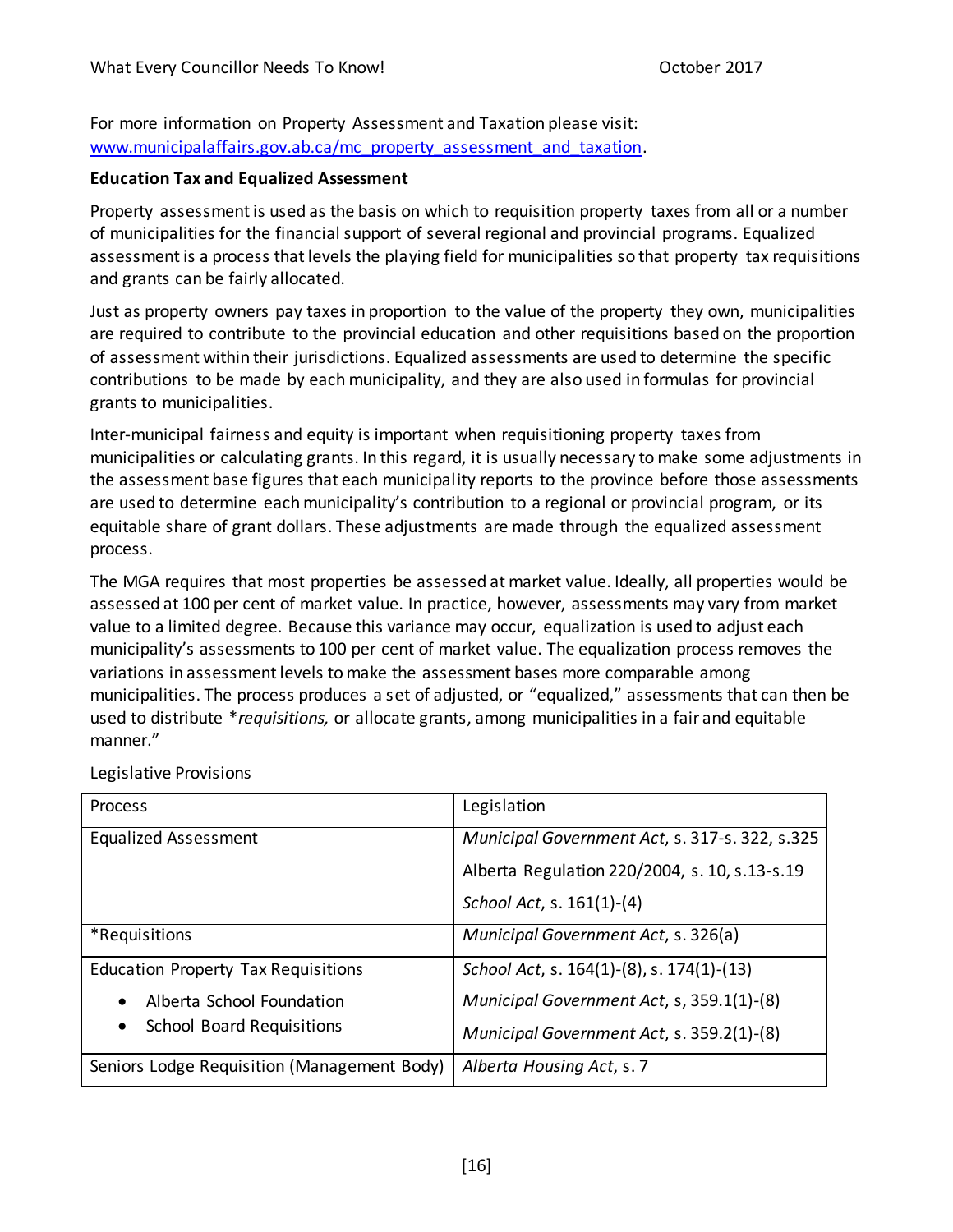## <span id="page-20-0"></span>*Planning and Development*

Council shapes the physical future of the community through its authority over land-use planning and development control. It is the responsibility of council to focus on the future of the community as a whole while balancing the current rights, needs and concerns of property owners and residents. The purpose of planning is to achieve the orderly, economical and beneficial development, use of land and settlement without infringing on the rights of individuals, except as necessary for the community. A number of tools are available to council for this purpose.

The *MGA* identifies the hierarchy and relationship of statutory plans. The order is:

Intermunicipal Development Plans (IDPs) – all other plans must be consistent with the IDP. Municipal Development Plans (MDPs) must be consistent with the IDP.

Area Structure Plans (ASPs) and Area Redevelopment Plans (ARDs) must be consistent with any MDP and IDPs. The IDP prevails to the extent of the conflict or inconsistency between the plans. ALSA Regional Plan (ALSA s. 20, 21, and 22; MGA s. 630.2 and 638.1)

*Alberta Land Stewardship Act (ALSA)* regional plans inform land-use decisions. They build on existing policies and initiatives by establishing a set of strategic directions to achieve the regional vision and outcomes, include regional objectives, strategies and actions undertaken to support achievement of the regional vision and outcomes and indicators to measure and evaluate progress and enable achieving the strategic direction and strategies and actions. Under ALSA, land-use decision-makers and the provincial government will coordinate their planning and decision-making.

The current MGA land-use policies will be phased out as new regional plans under the ALSA come into force. The MGA will provide authority, through regulation, to create land-use policies for municipal planning matters that are not included in a regional plan.

Where there is an approved ALSA regional plan, the subdivision authority, development authority, municipal planning commission, and subdivision and development appeal board of the municipalities within that region must act in accordance with the applicable ALSA regional plan's policies and outcomes.

#### <span id="page-20-1"></span>**Intermunicipal Development Plan** [s. 631]

Two or more municipalities must adopt an inter-municipal plan (IDP) (within two years of MGA amendments being proclaimed) to address issues of mutual concern with respect to designated lands. The plan must provide for the future use of land, the manner of and proposals for future development, the provision of transportation systems and environmental matters, the co-ordination of intermunicipal programs, or other matters relating to the area. The plan must include a procedure to resolve, or attempt to resolve, conflicts; a procedure to amend or repeal the plan; and provisions relating to plan administration. The Minister may require two (2) or more municipalities to enter into an inter-municipal development plan. A Growth Management Board (GMB) is required to create a framework only for those matters that are not addressed in the growth plan. GMB members must create a framework with non-GMB municipalities where there is a common boundary.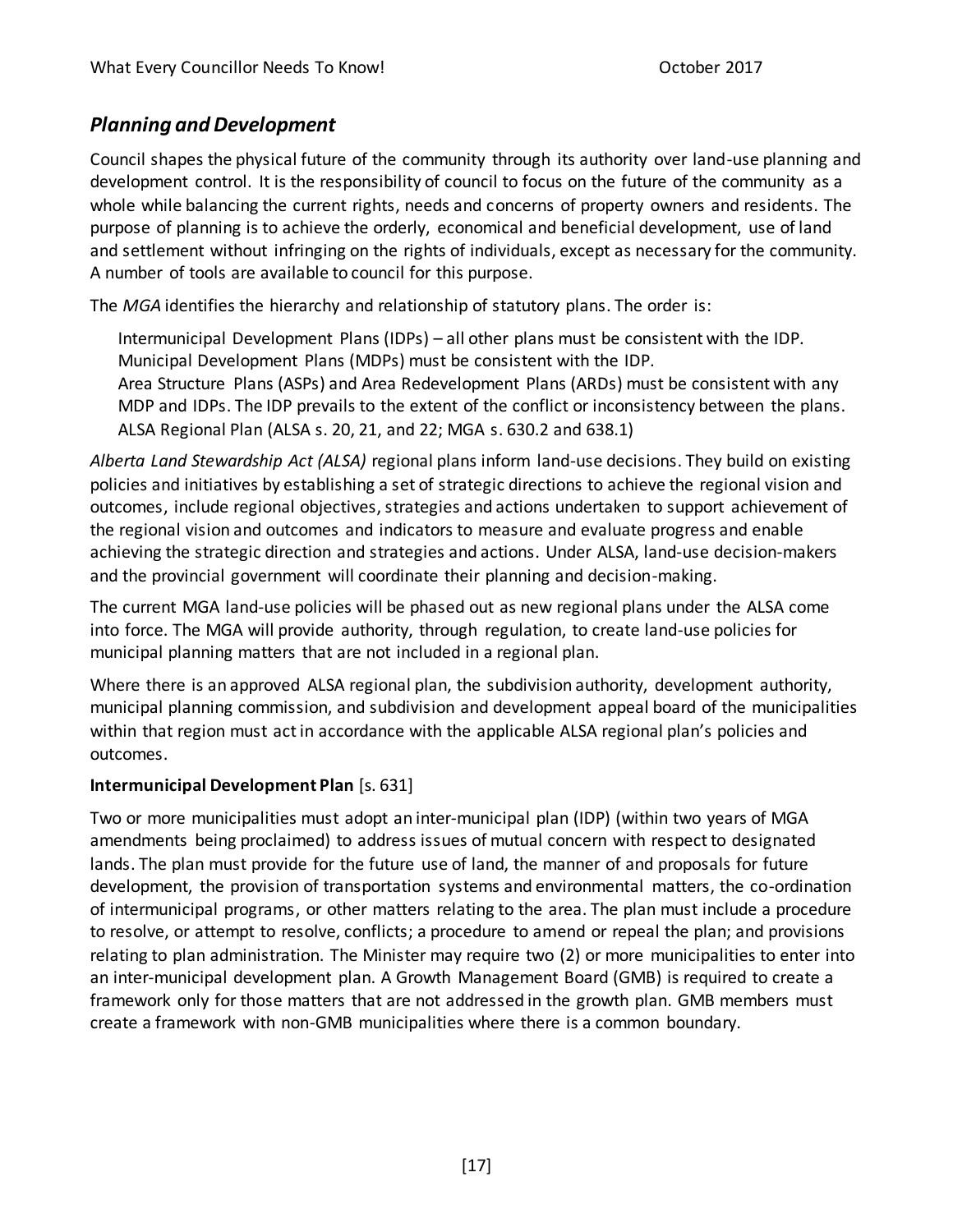### <span id="page-21-0"></span>**Municipal Development Plan** [s. 632 and 636]

Every council with a population greater than 3500 must adopt a municipal development plan (MDP). The MDP provides a general framework for development within the municipality and is the official statement of your municipality's policies concerning the desired future pattern of development. The municipality must afford opportunity to affected persons as well as neighbouring municipalities to review and make comment on the plan. Inter-municipal issues such as coordination of land use and infrastructure must be addressed in the municipality's own municipal development plan when there is not an IDP respecting these matters.

### <span id="page-21-1"></span>**Area Structure and Redevelopment Plans** [s. 633, 634, 635, and 636]

Council may, by bylaw, adopt an area structure plan (ASP) to provide a framework for subdivision and development for a particular area. The area structure plan will generally describe the sequences of development, proposed land use, population density, and the location of major transportation routes and public utilities.

When an area is undergoing redevelopment, council may adopt an area redevelopment plan, (ARP) which, in addition to providing guidelines, may result in a redevelopment levy being used to acquire land for park, school, or recreation purposes in the redevelopment area.

### <span id="page-21-2"></span>**Listing and Publishing of Policies** [s.638.2]

Every municipality must be more transparent with their planning documentation. They must list, publish and keep updated the list of all planning policy documents, and describe how they relate to each other and to the municipality's statutory plans. The information must be published on their municipal website. A development authority, subdivision authority, subdivision and development appeal board, the Municipal Government Board (MGB) or a court shall not have regard to any policy unless it is listed and published. All documents must be listed and published effective January 1, 2019.

### <span id="page-21-3"></span>**Land Use Bylaws and Development Decisions**[s. 639, 640, 640.1, 641, 642, 683.1, 685, and 686]

All municipalities must have a land use bylaw (LUB). This bylaw provides a specific means of implementing the policies that are expressed in a general way in the municipal development plan. The bylaw provides for a system of development permits and divides the municipality into land use districts or 'zones', including direct control, prescribing permitted and discretionary uses for land, and development standards for each land use district. Council must establish a development authority to administer the development approval process. Development decisions may be appealed to the Subdivision and Development Appeal Board (SDAB).

## <span id="page-21-4"></span>**Subdivision** [s. 623, 652, 653.1, 654, 655, and 678]

Dividing a piece of land into two or more parcels generally requires approval from a subdivision authority. The authority ensures that the land to be subdivided is appropriate for its proposed use. Council must establish the subdivision authority by bylaw and delegate powers in accordance with the MGA. Subdivision decisions can be appealed to the SDAB, or in certain situations to the Municipal Government Board. While a subdivision is approved by the subdivision authority, any changes to zoning that accompany the subdivision must be brought to council for approval by bylaw.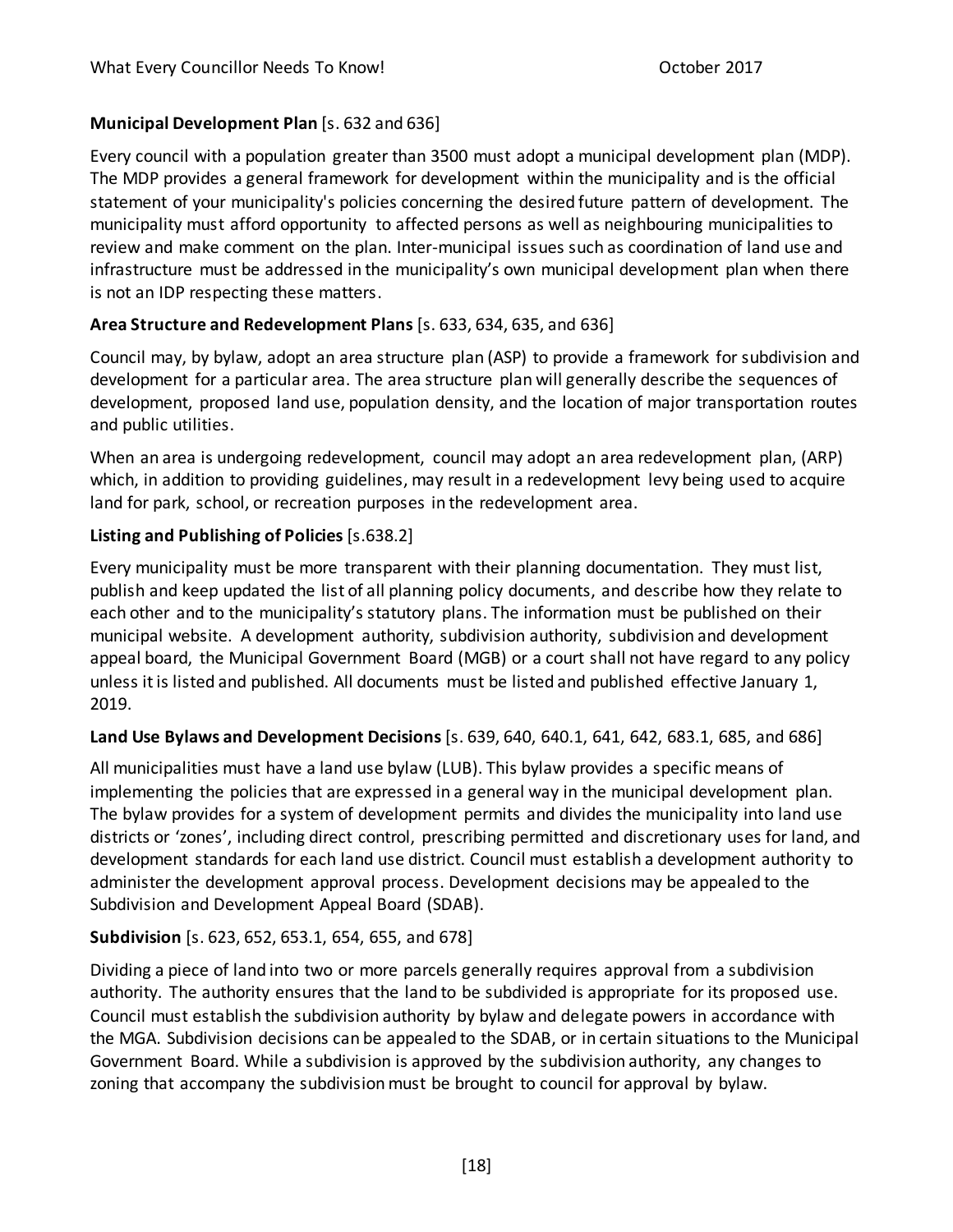#### <span id="page-22-0"></span>**Subdivision or Development Agreements** [s. 650 and 655]

Prior to a subdivision or development having full approval, your municipality may require a developer to enter into a subdivision or development agreement as a condition of approval. These agreements may address construction or payment of a road, walkway, public utility, parking/loading and unloading facilities, off-site levies and security to ensure that the terms of the agreement are carried out. In addition, requirements of inclusionary housing may be addressed in the agreement. After legal consultation, administration will bring the agreement forward to council for acceptance, after which the application can be given final approval.

### <span id="page-22-1"></span>**Subdivision and Development Appeal Board** [s. 627, 678, and 686]

A municipal council is required to establish a subdivision and development appeal board (SDAB) to act as a quasi-judicial body to deal with subdivision, development and stop order appeals. Members of council cannot form the majority on the SDAB or intermunicipal board.

A council that establishes a SDAB must appoint a clerk as a designated officer. Members and clerks must have completed the mandatory training. Appeal matters are addressed by the MGB. This sets out the jurisdictional matters that the board must act within. The SDAB must hold a public hearing to deal with an appeal.

For more information on the services of the Planning and Development, please refer to [www.municipalaffairs.alberta.ca/am\\_planning\\_and\\_development](http://www.municipalaffairs.alberta.ca/am_planning_and_development).

## <span id="page-22-2"></span>*Intermunicipal Collaboration Framework (Part 17.2)*

The purpose of this part is to require municipalities to develop an intermunicipal collaboration framework among two or more municipalities to provide for the integrated and strategic planning, delivery and funding of intermunicipal services, to steward scarce resources efficiently in providing local services, and to ensure municipalities contribute funding to services that benefit their residents.

This framework is mandatory and must be in place within three years of proclamation and reviewed every five years to ensure continued application of the documents.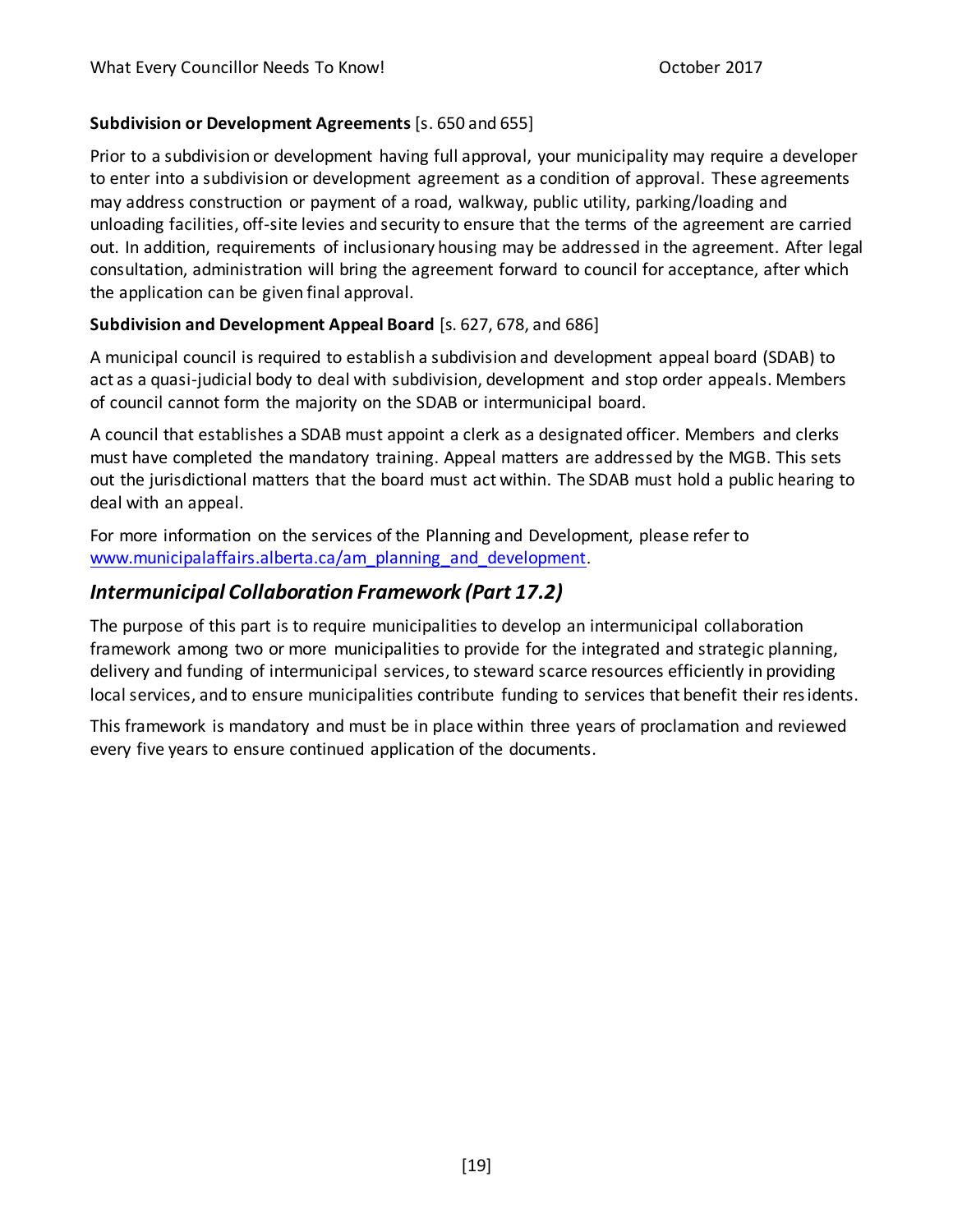## <span id="page-23-0"></span>*Municipal Collaboration and Mediation (s. 690)*

Alberta Municipal Affairs Intermunicipal Relations team provides assistance in building collaboration and relationships between and within municipalities across Alberta. The team helps municipalities assess what resources and support you may need to collaborate on, or resolve, any internal or intermunicipal issue. In the next three years, this team will have a specific focus to help municipalities create their Intermunicipal Collaboration Frameworks (ICFs) by assisting with access to resources and supports such as facilitation, mediation, and tools.

The Intermunicipal Relations team:

- works with municipalities to assess the most appropriate tools, services and supports they need to proactively collaborate on, or resolve, any internal or intermunicipal issue;
- works with municipalities to ensure that all the necessary preparations are in place to convene a collaborative or dispute resolution process;
- provides a roster of qualified private sector mediators available to work with municipalities;
- works with municipalities to design collaboration, relationship building and dispute resolution training programs, including preparation for collaboration, mediation, internal communication and public participation;
- facilitates applications for grant funding towards the cost of retaining private sector facilitators, mediators or consultants.

It is important to note that the *MGA* requires municipalities to attempt negotiations and mediation before bringing an inter-municipal land use dispute or a contested annexation to the Municipal Government Board. The Intermunicipal Relations team provides support for municipalities wanting or needing to go to mediation for an annexation of intermunicipal land use dispute.

Municipalities can use facilitated negotiations for any inter-municipal service, issue or dispute at any stage in their negotiations.

For more information on these services of the Intermunicipal Relations team, please refer to [www.municipalaffairs.alberta.ca/MDRS.cfm](http://www.municipalaffairs.alberta.ca/MDRS.cfm).

### <span id="page-23-1"></span>*Economic Development*

The Economic Developers Association of Alberta (EDA Alberta) is an incorporated, non-profit organization formed to enhance the economic development profession in the province, providing an active network of communication, information and education. EDA coordinates programs and workshops for municipal councils and economic development committee members to help communities with their economic plans by creating an awareness of what they can do on the local front to enhance their economic development activities. The website is [www.edaalberta.ca.](http://www.edaalberta.ca/)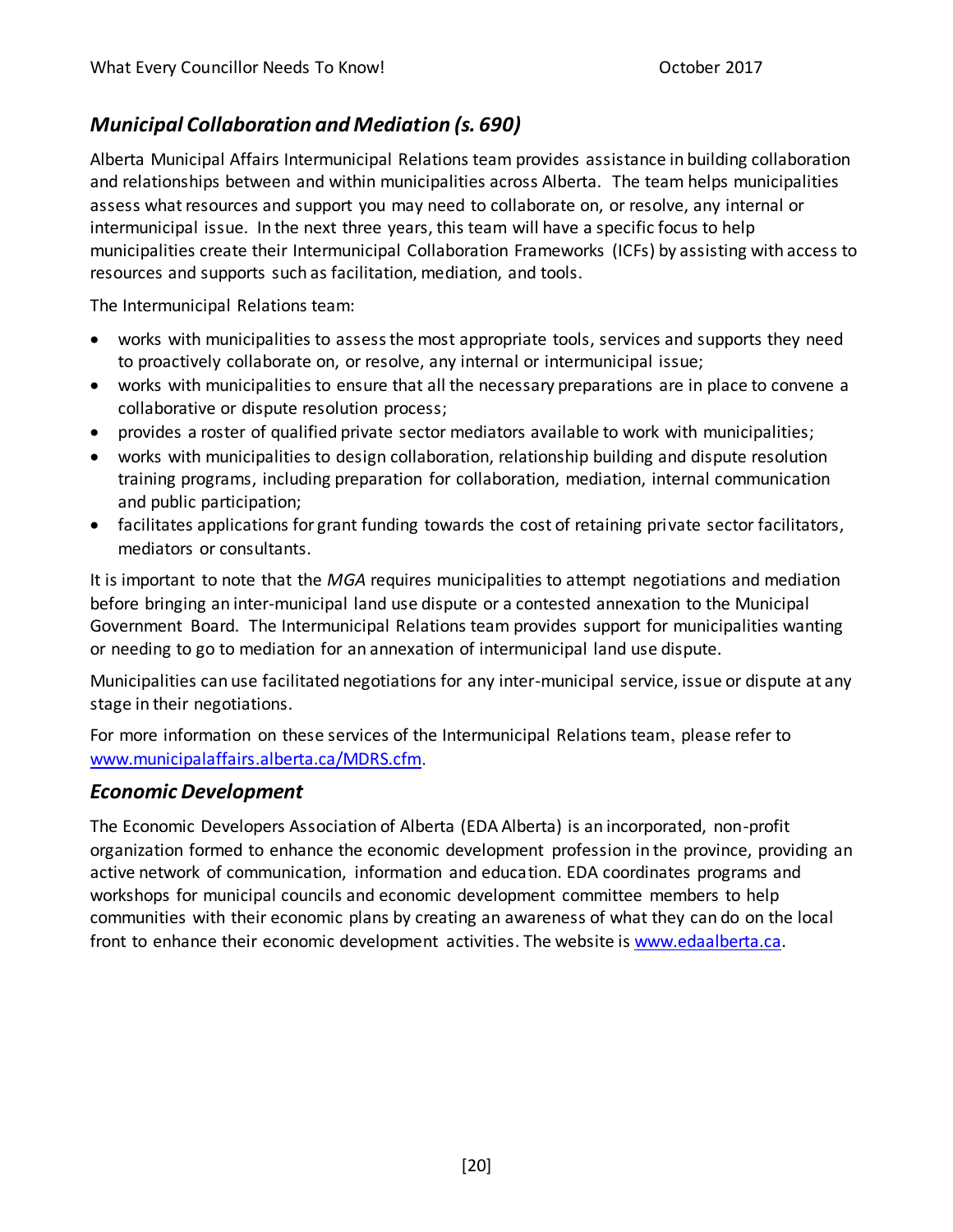## <span id="page-24-0"></span>*Provincial Legislation*

This list is not all-inclusive; however, these additional Acts may impact a municipality.

*Alberta Land Stewardship Act (ALSA)* sets out the legal basis for regional land use planning in Alberta. It requires decision-making and local government bodies to review their regulatory instruments then make any necessary changes to ensure these instruments [comply with the](https://landuse.alberta.ca/Governance/NatureEffectofRegionalPlans/Pages/Compliance.aspx)  [regional plan.](https://landuse.alberta.ca/Governance/NatureEffectofRegionalPlans/Pages/Compliance.aspx)

*Cemeteries Act* controls the disposition of human remains, ensures cemeteries meet requirements of local authorities, and protects consumers who invest in pre-need cemetery supplies and services. Awareness may be necessary as some municipalities own and operate cemeteries.

*Emergency Management Act (EMA)* governs measures taken during an emergency and requires municipalities to establish an emergency plan. It outlines the roles and responsibilities of the Minister of Municipal Affairs, the provincial government, and local authorities. The *EMA* provides the authority for the granting of additional powers during a state of emergency or a state of local emergency and governs the coming into force, expiration, and termination of these states of emergency.

*Employment Standards Code* establishes Alberta's minimum standards of employment in many areas including payment of wages, hours of work, overtime, vacation and holidays, leaves and termination of employment. It establishes the processes by which an employee can seek recourse if the standards have not been met.

*Forest and Prairie Protection Act* enables the protection of the forests and prairies of Alberta from wildfire. This legislation makes the chief elected official, each councillor and the chief administrative officer, by virtue of their offices, fire guardians in and for the municipal district except that part of the municipal district that is within a forest protection area.

*Highways Development and Protection Act* delineates the responsibilities and powers of the authorities that oversee the various categories of highways and roads in Alberta. It also prohibits and limits certain developments near highways and roads.

*Interpretation Act* sets out rules for interpreting legislation (various presumptions, definitions, rules of statutory interpretation and construction) that apply to all Alberta Acts and regulations, and who can act under legislation.

*Land Titles Act* details the legal mechanism for registration of land related documents and establishes priority between them. The government guarantees the title and a fund is established to compensate people who have been deprived of an interest in land, for situations such as an error made by the Registrar, fraud or forgery.

*Local Authorities Elections Act (LAEA) g*overns municipal elections by establishing procedures around campaigning, voting and counting of votes.

*Oaths of Office Act* applies to oaths of allegiance, official oaths and judicial oaths. All elected officials must take an oath of office before they can fulfill their duties. It provides that any